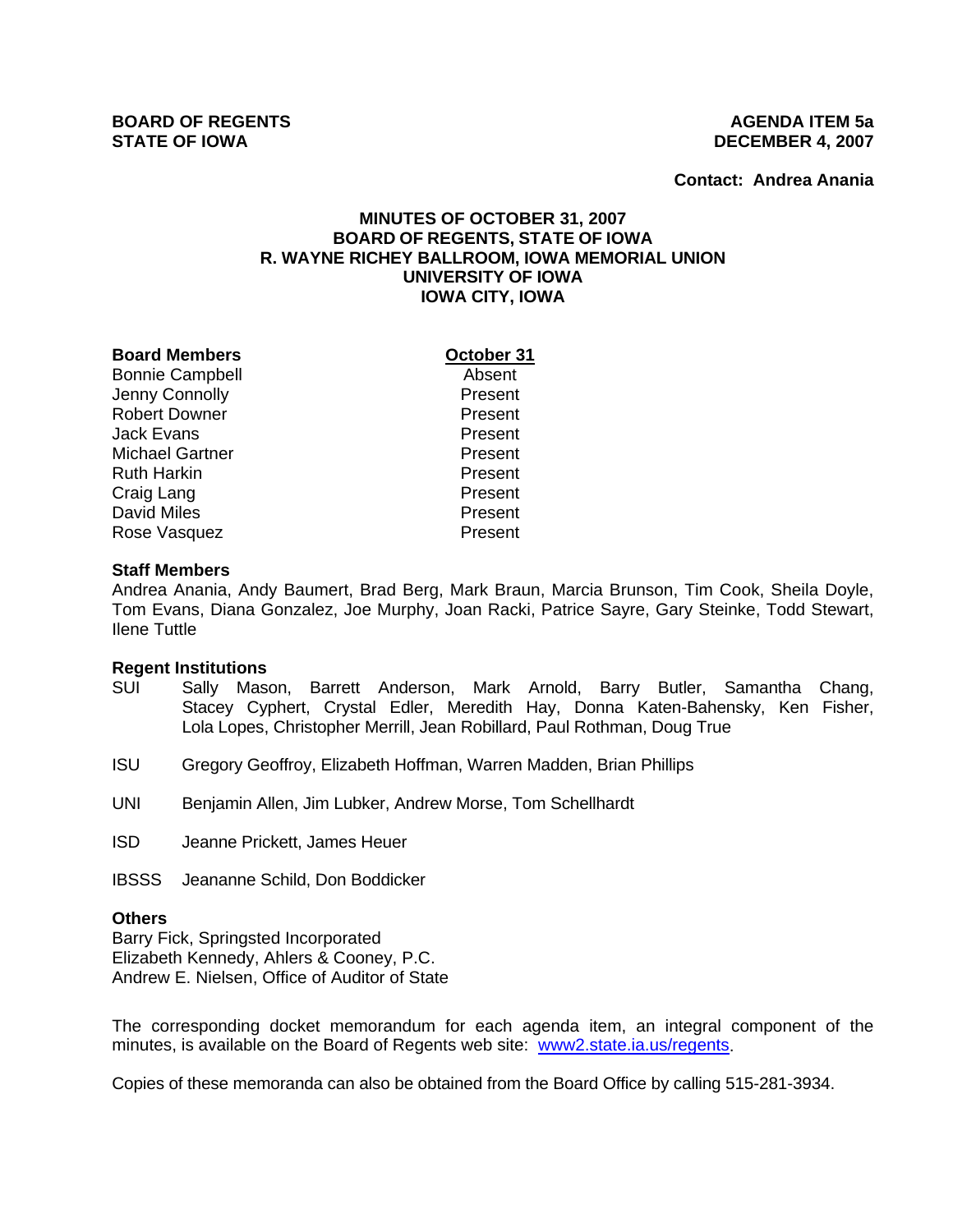## **President Gartner called the meeting to order at 9:15 a.m. on October 31, 2007.**

#### **Settlement of Lawsuit**

President Gartner introduced the Board's legal representative from Ahlers & Cooney, P.C., Elizabeth Kennedy. Ms. Kennedy provided a background on the lawsuit that the Press-Citizen Company, Inc. (PCCI) filed against the Board of Regents that alleged violations of the Iowa Open Meetings Law with respect to certain meetings held in November of 2006.

Ms. Kennedy informed the Board that the Polk County District Court Judge released portions of the tapes and the minutes to counsel for both sides under a strict protective order to prepare the case for trial, making it abundantly clear that they are not public records. She said that PCCI counsel contacted Ahlers & Cooney and suggested resolving the case out of court. She explained the resolution that counsel for both parties agreed upon and reported that Ahlers & Cooney obtained authorization to proceed from the individual defendants if the resolution is acceptable to the Board.

Ms. Kennedy said that Ahlers & Cooney vigorously advocated in favor of the Board of Regents up to and leading to the point where PCCI suggested resolution of the case and added that no one could predict the outcome had the case been tried.

Ms. Kennedy reported that Ahlers & Cooney recommended that the Board of Regents resolve the case in accordance with the terms of the proposed agreement and stated that, because there is no principle to be gained, the most appropriate action is to resolve the case and not consume the time and expense of the Board of Regents, its staff, and taxpayers.

Ms. Kennedy noted that, in Ahlers & Cooney's opinion, the advice provided by the Regents in-house counsel to the Board was very carefully and thoughtfully presented.

President Gartner thanked Ms. Kennedy for her presentation, expressed his appreciation for the work Ahlers & Cooney did on behalf of the Board of Regents and all of the defendants; and stated that the proposed settlement is fair and equitable.

- ¾ MOVED by HARKIN, SECONDED by CONNOLLY, to authorize Ahlers & Cooney, P.C. to resolve the lawsuit that the Press-Citizen Company, Inc. (PCCI) filed against the Board of Regents and file a joint resolution with PCCI, the Board of Regents, and the individual-named defendants including a statement of facts, stipulation, joint motion for findings, and a consent order, whereby:
	- The defendants would: (1) assert that each defendant relied upon a formal opinion from counsel and/or believed in good faith that the facts, if true, would have been in compliance with all open meetings law requirements; (2) notwithstanding the above, stipulate that not all provisions set forth in Iowa Code §21.4 were followed and that certain aspects of the discussions held during the closed sessions exceeded the scope of the purposes allowed under Iowa Code §21.5; and (3) agree that the Board of Regents would pay PCCI the costs and reasonable attorney fees incurred in the amount of \$45,000; and
	- The defendants and PCCI would ask the court to acknowledge these findings and issue a consent order, which would include that: (1) the Regents would pay the attorneys fees and costs; (2) PCCI would return the minutes and tapes to the Board of Regents that the court ordered be produced to them under protective order; (3) the minutes and recordings of the closed sessions would remain sealed; and (4) PCCI would dismiss this case with prejudice within 7 days of the court's order.

|        | Regent Campbell Connolly Downer Evans |  | Gartner Harkin | Lang | <b>Miles</b> | Vasquez |
|--------|---------------------------------------|--|----------------|------|--------------|---------|
| Aye    | x x x x x x x x                       |  |                |      |              |         |
| Nay    |                                       |  |                |      |              |         |
| Absent |                                       |  |                |      |              |         |
|        |                                       |  |                |      |              |         |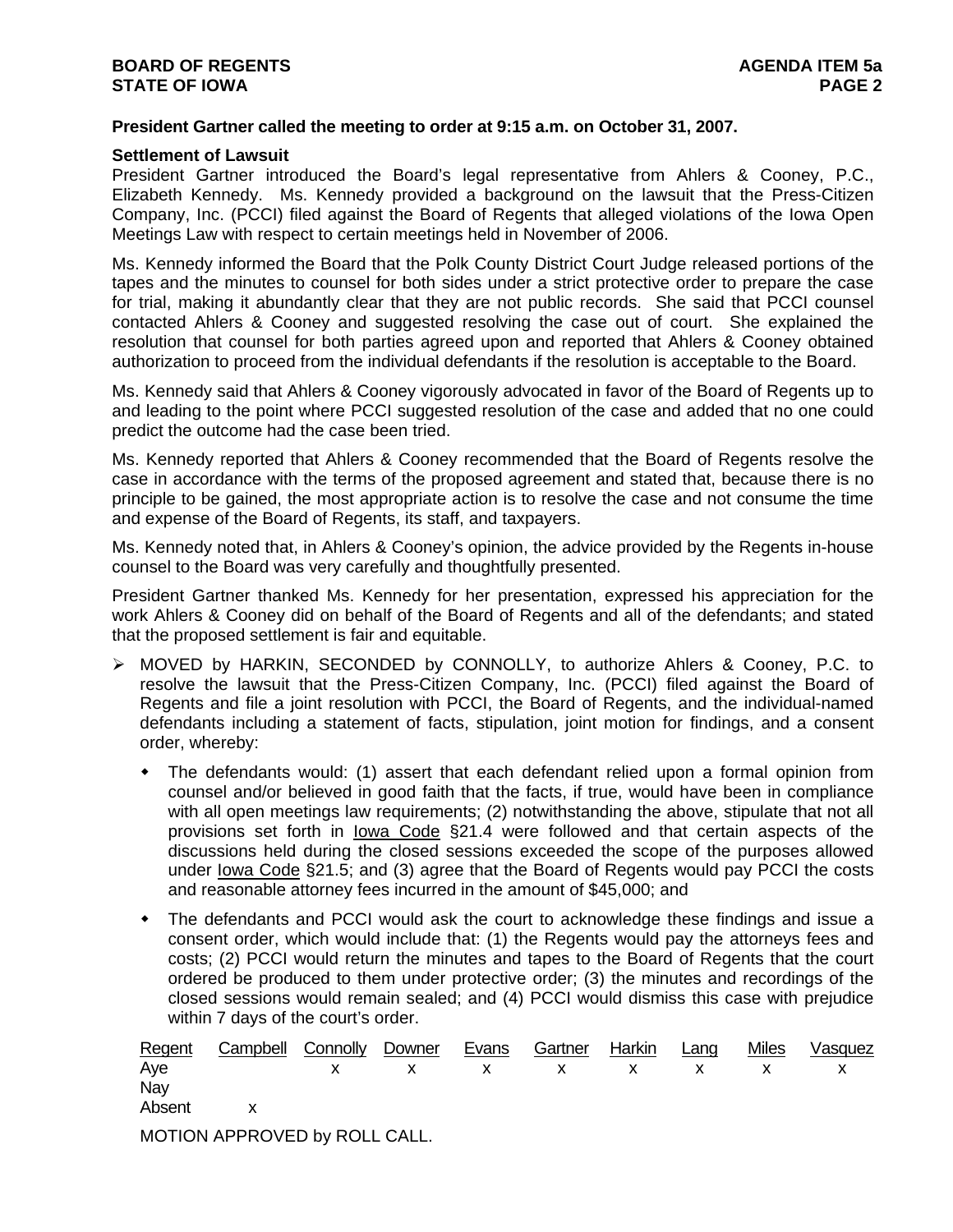# **Board of Regents Policy Manual – Proposed Revisions to the Board's Naming Policy – First Reading**

The proposed revisions to the Board's naming policy for Board consideration consisted of the set of revisions distributed by the Board Office with Agenda Item 1 and an amended set of those revisions proposed and distributed by President Pro Tem Miles.

President Gartner introduced the discussion of the Board's naming policy by stating his support for the policy changes proposed by the Board Office, and his belief that the University presidents should have as much flexibility as possible in making naming recommendations to the Board.

Regent Harkin asked about the differences between the existing naming policy and the policy revisions proposed for Board consideration. Executive Director Steinke explained that the proposed changes include the requirement for the universities to inform the President and President Pro Tem of the Board and the Executive Director of developments relating to any possible naming; new language was proposed outlining specific process requirements (including a due diligence review) for the universities to follow. Executive Director Steinke indicated that the proposed policies would maintain the Board's final authority to approve the naming of colleges and buildings on the university campuses.

In response to a question from Regent Harkin, the three university presidents confirmed that the universities' current practices are consistent with the proposed process requirements. President Mason added her approval for the inclusion of the due diligence language in the proposed policy changes. Regent Downer also expressed his approval for the inclusion of this language since this would allow the Board to know that uniform processes are being followed by the universities for these high profile elements of their campuses.

President Pro Tem Miles addressed the two sets of proposed revisions to the Board's naming policy. He acknowledged agreement with President Gartner on the need to give the university presidents flexibility in soliciting gifts to support the institutions, and he indicated that neither of the two proposed policies restricts that flexibility. He also expressed the need to provide more direction and clarity to the institutions with the naming policy so that it does not encourage gifts that may be uncomfortable to the institutions or to the Regents.

President Pro Tem Miles outlined the changes (from the policy revisions included in Agenda Item 1) in his amended revisions:

- The addition of language requiring the consideration of all factors associated with a naming, including the overall benefit to the institution, whether the name would be a positive reflection on the institution, and whether the name comports with the purpose and mission of the Board and its institutions.
- The removal of language which specifically allows naming for a commercial product; however, the policy would continue to allow naming for "entities," which would allow the consideration of naming for a commercial product.
- With respect to corporate naming:
	- The addition of language requiring a heightened degree of due diligence to avoid the appearance of a commercial influence or conflict of interest; and
	- The addition of language stating that normally a college will not be named after a business, but when a business and college have a compelling commonality of mission and goals, the Board will consider such recommendations on a case-by-case basis; this allows for the possibility of naming a college after a business.
- The addition of language encouraging institutional heads to consider the collective institutional memory and perspective with regard to a potential naming; the method(s) for gathering this information would not be specified in the policy and would be left to the institutional heads.
- A revision requiring the utilization of a written gift agreement with each donor where a naming may result, rather than requiring the institutions to consider the use of such an agreement.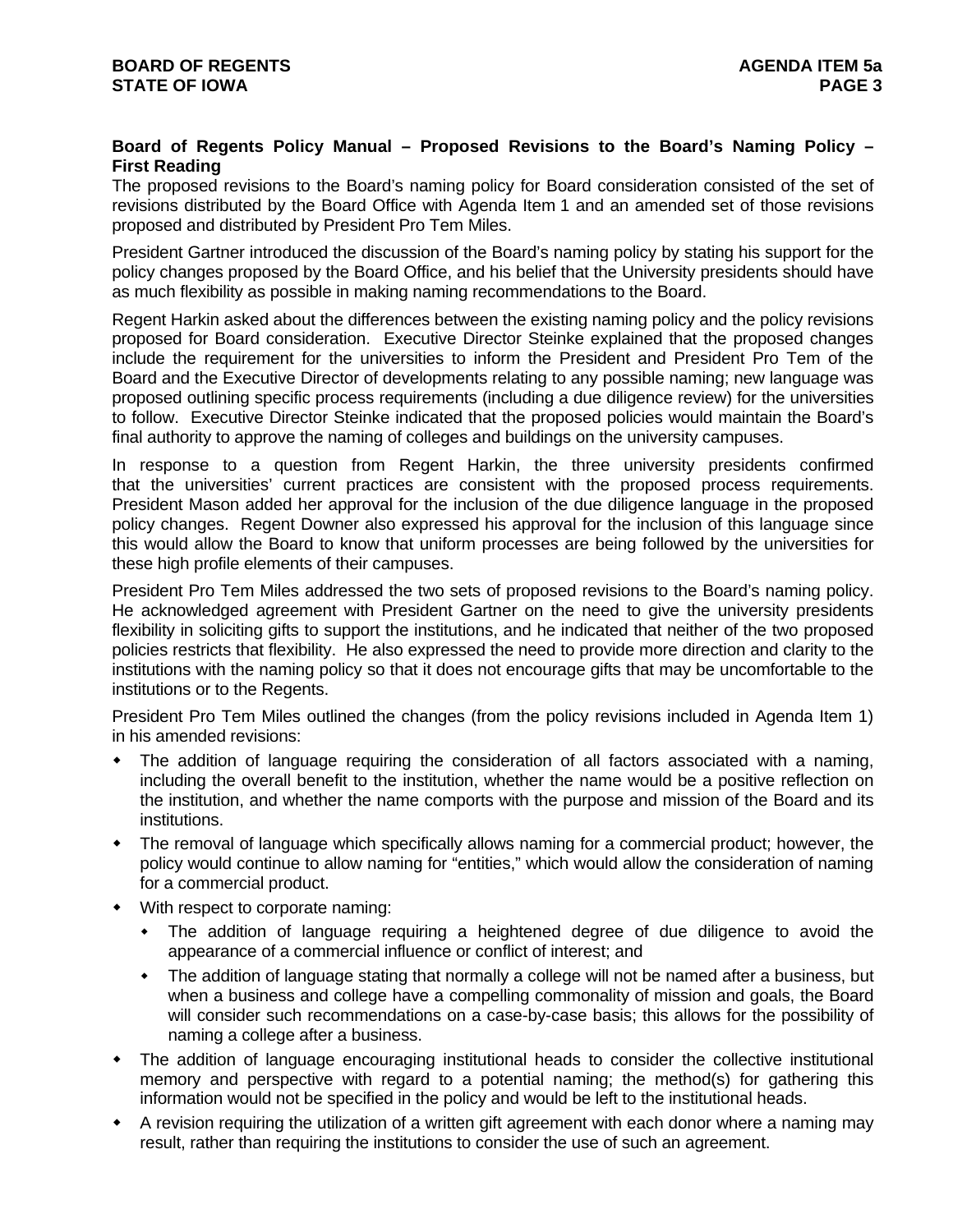Regent Evans moved to approve President Pro Tem Miles' amended revisions; Regent Downer seconded the motion.

In response to President Pro Tem Miles' proposed additions on the corporate naming policy, President Gartner questioned the language requiring a heightened degree of due diligence for corporate naming, asking if a lesser degree of due diligence would be applied to other naming proposals. He added that the same degree of due diligence should be applied, regardless of whether the proposed naming was for a person or for a corporation.

President Gartner also questioned the inclusion of specific language on naming a college after a business, since this was not to be a normal occurrence but yet could be considered, and how a compelling commonality of mission and goals would be determined for such a naming. He further questioned the removal of language on naming for a commercial product. He expressed greater comfort with the Board Office proposed language and concern that President Pro Tem Miles' revised language could raise future questions that would be difficult to answer.

In response to President Gartner's comments, Regent Lang proposed an amendment to President Pro Tem Miles' amended motion, with revised language on corporate naming, as follows: "Corporate namings require a thorough degree of due diligence to avoid commercial influence or conflict of interest" (replacing "heightened" with "thorough"); the remaining language (second paragraph under proposed "D") regarding the naming of a college for a business would be deleted. Regent Downer seconded the motion. President Pro Tem Miles said that he would consider the proposed change as a friendly amendment.

President Gartner questioned whether the naming of a major unit for an individual donor would also require a thorough degree of due diligence. He suggested that the policy state that all namings require a thorough degree of due diligence.

Regent Vasquez expressed her agreement with Regent Lang's amendment, particularly the requirement for thorough due diligence, if it is the Board's intent to create a greater burden with this requirement. She expressed her concern with applying different degrees of due diligence to different naming situations, especially since this could make it difficult for future Boards to interpret previous Board actions.

In addressing individual and corporate namings, President Pro Tem Miles explained his belief that there is a very real difference with a corporate interest, where there is the need to consider commercial influence and corporate conflict of interest in a way that is not needed with individuals. With respect to his proposed language addressing the naming of a college for a business, he explained that this was included to provide the institutions with more clarity over the existing policy, which implies that the Board will normally approve any kind of naming request. President Pro Tem Miles expressed his overall concern that the naming policy clearly reflects the Board's intent and how it plans to receive naming requests. He explained that this is necessary to prevent the Board embarrassment for its institutions, as well as for its valuable corporate citizens.

Regent Vasquez stated that she is comfortable with the naming of colleges after corporations, which is why she does not see the need for specific language on this point, given the inclusion of the due diligence requirement. She expressed her belief that there is nothing different among naming situations and that they all need to be reviewed very carefully to avoid concerns with influence and conflict of interest.

President Gartner reminded the Board that naming requests undergo very serious review by the university presidents before they are presented to the Board for consideration. He expressed his belief that this would continue regardless of the existence, or non-existence, of policy language on the naming of a college after a business, and therefore he questioned the need to include this language. He once again emphasized the need to give the presidents as much flexibility as possible when considering naming opportunities.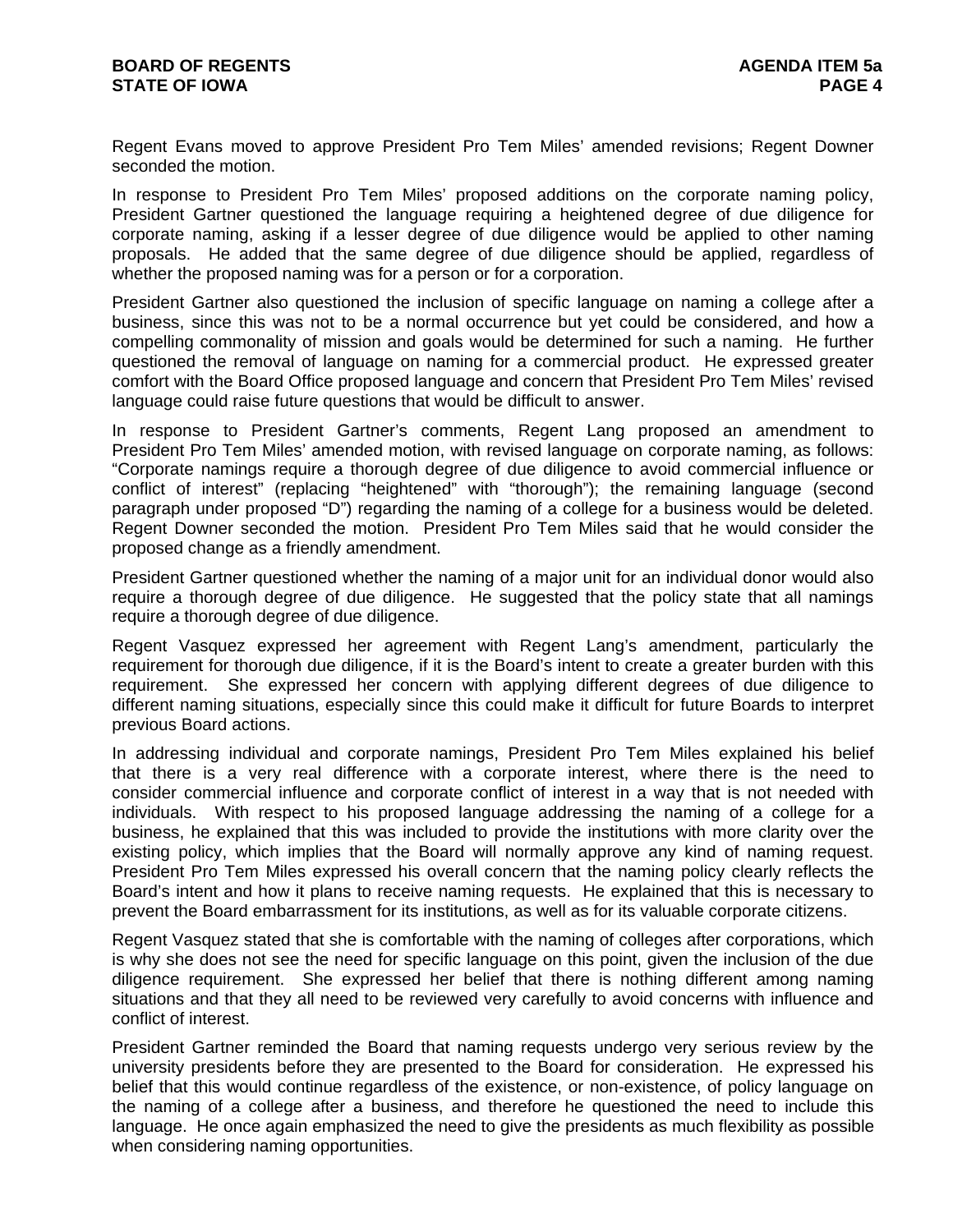President Pro Tem Miles reiterated his belief that there is nothing in his proposed policy that would limit the institutions' flexibility. He explained that the language is necessary and meaningful to give the institutions a policy direction, whatever the specific direction may be. President Gartner expressed concern that the proposed language would send mixed signals to the institutions when the Board should rely on the institutions' good judgment. He explained that he interprets the policy to give overall guidance to the institutions to undertake due diligence for any type of naming, corporate or individual, but then it provides exceptions for naming colleges after businesses, which may or may not be likely to be approved. He further expressed his concern with setting up a categorization of diligence and his overall opposition to President Pro Tem Miles' proposed policy since he believes it sends confusing signals.

Regent Harkin asked if the Regents have ever rejected a naming request presented by the institutions. Joan Racki indicated that she is not aware of such an occurrence, and that usually the due diligence is done before the naming requests are presented to the Board.

Regent Lang defended his amendment, explaining the need for a policy that addresses the difference between private and corporate donors as well as the requirement for "thorough" due diligence. He recommended that requiring a thorough degree of due diligence, and eliminating the language regarding the naming of a college for a business, would get to the true reflection of the Board's intent. He also recommended the use of the word "thorough" to describe all due diligence throughout the naming policy to avoid potential conflicts.

Regent Lang expressed his appreciation to President Pro Tem Miles for his work on the Board's naming policy, stating that the proposed language adds to the policy and gives future direction. President Gartner also expressed his appreciation to President Pro Tem Miles.

President Gartner asked for any discussion on Regent Lang's amendment to the amended motion. Regent Evans asked if the institutional heads have any problems with the amendment; President Gartner noted no objections from the three presidents.

¾ MOVED by LANG, SECONDED by DOWNER, to approve Regent Lang's amendment to President Pro Tem Miles' amended motion on the Board's naming policy.

|        | Regent Campbell Connolly Downer Evans Gartner Harkin Lang |  |  |  | Miles Vasquez |
|--------|-----------------------------------------------------------|--|--|--|---------------|
| Aye    | x x x x x x x x x                                         |  |  |  |               |
| Nay    |                                                           |  |  |  |               |
| Absent |                                                           |  |  |  |               |

MOTION APPROVED by ROLL CALL.

Regent Downer expressed his belief that the Board had upheld the spirit of the two readings for the Board's naming policy given the significant discussion of the policy at the September Board meeting and at the current meeting.

Regent Downer moved that the second reading for the Policy Manual changes to the Board's naming policy be waived, and that this be considered final adoption of revisions to the Board's naming policy.

 $\triangleright$  MOVED by DOWNER, SECONDED by LANG, to waive the second reading of the Board of Regents Policy Manual and adopt the revisions to the Board's naming policy.

| Regent | Campbell Connolly             | Downer | Evans | Gartner | Harkin | Lang | Miles | Vasquez |
|--------|-------------------------------|--------|-------|---------|--------|------|-------|---------|
| Aye    |                               |        |       |         |        |      |       |         |
| Nay    |                               |        |       |         |        |      |       |         |
| Absent |                               |        |       |         |        |      |       |         |
|        | MOTION APPROVED by ROLL CALL. |        |       |         |        |      |       |         |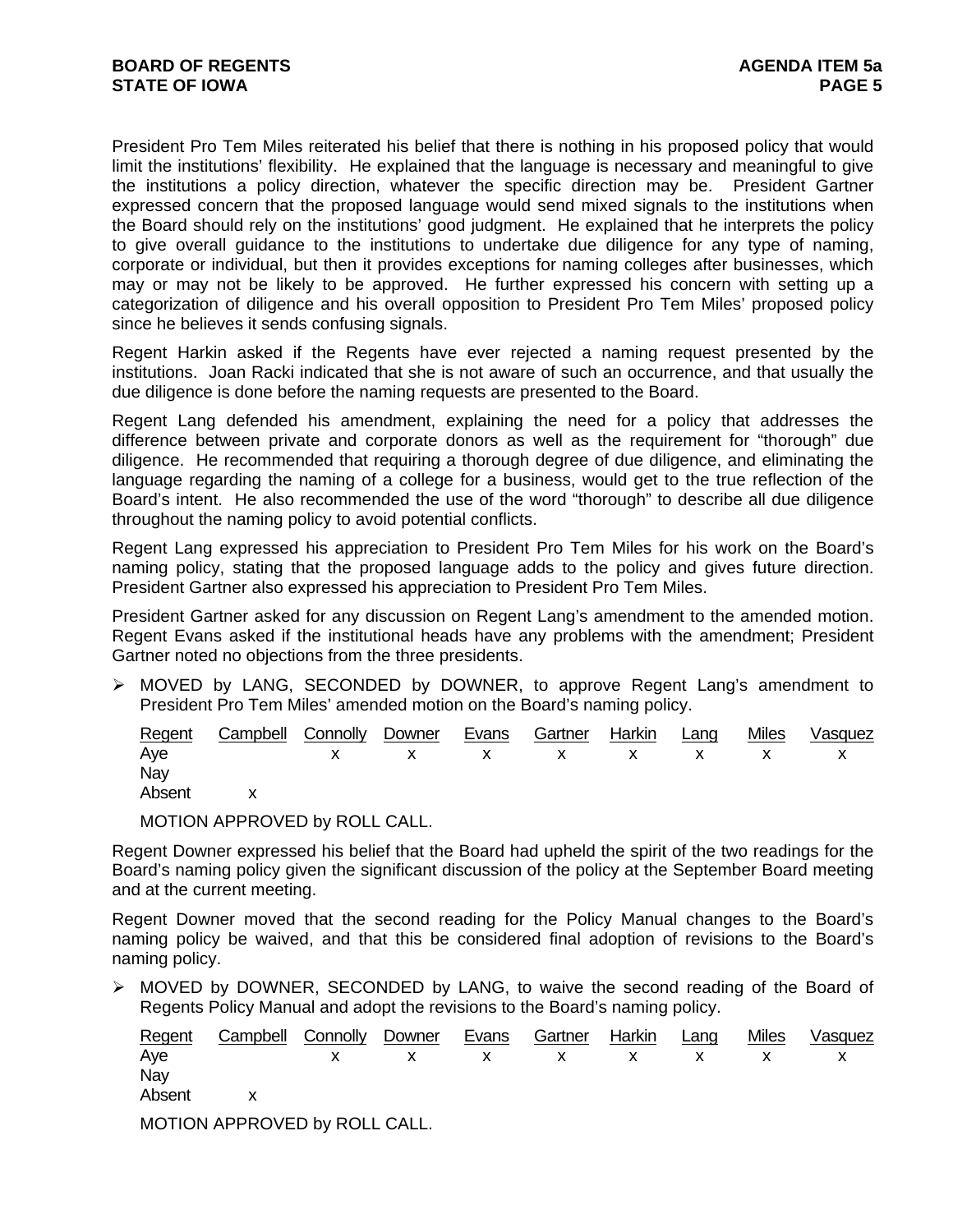# **Board of Regents Policy Manual – Proposed Addition of Comprehensive Campus Security Policy – First Reading**

President Gartner stated that the Board had received a great deal of very good information.

Regent Harkin thanked the institutions and the Board Office for the hard work they did in preparing the material relating to the comprehensive security policy. She noted that it was very important that the institutions look at the physical aspects of the campuses, including adequate lighting and having programs such as night rides and escort services available.

Executive Director Steinke said that a number of letters were included with the Board's agenda item. He noted that on October 29th a petition with 125 signatures from the ISU and Ames communities was received in the Board Office. It was too late to be included with the Board's agenda materials. He indicated that copies were made available at the meeting for the Board and for the press.

President Gartner asked the student leadership for updates concerning safety measures on the campuses.

Brian Phillips, student government President at Iowa State University, stated that they recently held a safety walk in the campustown area – collaborating with university and community representatives. The group looked for poor lighting and areas with safety concerns. He indicated that a similar event was also held on the campus. He noted that Facilities Planning and Management has been very receptive to working with the students to identify and correct areas where there is inadequate lighting.

Andrew Morse, UNI student government President, indicated that activities similar to those at ISU have taken place at UNI. He said that last week a safety walk with the President, Vice Presidents, the Director of Public Safety, staff from the facilities area, and students was conducted on the central campus. Other walks will look at north campus and UNI Dome areas. He noted that during Homecoming a safe ride was available Thursday through Saturday nights. He said that implementing a central campus shuttle for transporting students at night is being considered. He noted that the Department of Public Safety has a 24-hour escort service available at all times.

Crystal Edler, Chair of the Executive Council of Graduate and Professional Students at the University of Iowa, said that through encouragement from Regent Campbell, a women's safety forum was held on campus. She reported that subsequently the City of Iowa City held a public forum on safety and that, in conjunction with the Department of Public Safety, the night ride program was created. She said that approximately 100 women per weekend take advantage of the service and that there are plans to expand it. She noted that the City of Iowa City has created a safety task force.

Regent Downer asked if the group was satisfied with the response from the City of Iowa City. Ms. Edler said the community is responding appropriately to incidents that have occurred and has a multi-faceted plan to deal with safety. She indicated that these are all steps in the right direction.

Regent Downer questioned section 11.11(A) of the proposed policy which enumerates a listing of professional law enforcement organizations. The draft policy states that the university police departments would meet or exceed the standards of these organizations. He said the standards of the listed organizations might well in be in conflict with each other.

Executive Director Steinke stated each of the presidents of the universities and each of the campus public safety directors are committed to doing everything possible to exceed the minimum standards and all these standards would be considered.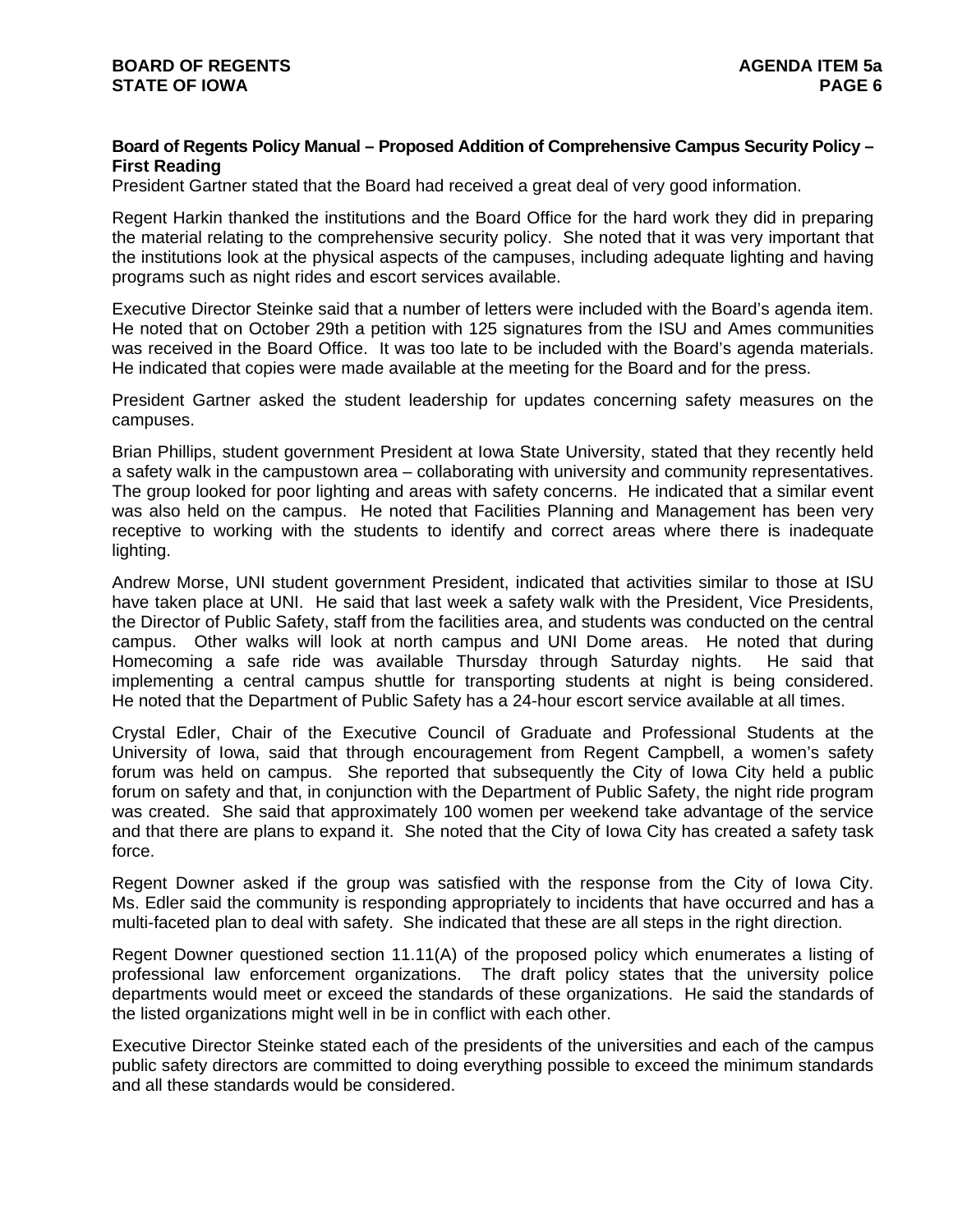President Gartner stated he had read every word of the material provided and reviewed every statistic. He said he would vote against the proposed policy. He could find no reason either compelling or non-compelling to change the current policy. He noted 80% of crime reported is alcohol- and drug-related, and arming police is not going to deal with that problem. He also noted there was no evidence that an armed police officer would have changed the incidents that are so well documented. He said the officers can be armed at the discretion of the presidents. The officers have tasers, and there are cooperative agreements with local law enforcement agencies. He said the Board had this same discussion 40 years ago and 20 years ago. During those discussions, the exact arguments were made, and each time the Board turned those arguments down. He indicated there is crime, but it is alcohol- and drug-related crime and that is the issue that should be dealt with.

Regent Downer stated he appreciated the thoroughness of President Gartner's review of the material. He said he could not recall an issue that has been researched more thoroughly than this during his time on the Board. He noted the statistics indicated 60% of the criminal charges by SUI police department involved non-students. He added the information provided on crime statistics in the three athletic conferences indicated Iowa State University is in the top quartile of the Big 12 and University of Iowa is at the exact midpoint of the Big 10. He further stated the University of Northern Iowa statistics seem to bear out the perception that the campuses are safe. He noted that Iowa City is one of the smallest communities in the Big 10. He said arming of campus police officers is a change whose time has come.

Regent Connolly asked that the Board be provided with a report on the drug- and alcohol-programs available on the campuses.

The Board then discussed if the proposed policy would require that all certified officers be armed or if the arming would be at the discretion of the university presidents.

President Pro Tem Miles stated that the policy authorized certified officers to carry arms in the routine discharge of their duties. He indicated that he felt this was a decision to be made at the Board level and not left to the institutional heads to decide. He felt there should be stability and consistency and not change with different leadership on the campus.

President Gartner asked the three presidents if the policy should say qualified police officers must carry arms or may carry arms. President Geoffroy said that the wording of policy would not make a lot of difference because the outcome will be the same. He agreed with the suggestion by President Pro Tem Miles that there is wisdom in having consistency and over time and across presidents.

¾ MOVED by CONNOLLY, SECONDED by DOWNER, to approve the addition of the Comprehensive Security Policy which directs the routine arming of certified police officers at the three universities to the Board of Regents Policy Manual.

|          | Regent Campbell Connolly Downer Evans Gartner Harkin Lang |  |  |  | Miles Vasquez |
|----------|-----------------------------------------------------------|--|--|--|---------------|
| Aye      | x x x x x x x                                             |  |  |  |               |
| Nay      |                                                           |  |  |  |               |
| Absent x |                                                           |  |  |  |               |

MOTION APPROVED by ROLL CALL.

 $\triangleright$  MOVED by MILES, SECONDED by DOWNER, to waive the second reading of the proposed policy and give final approval of the Comprehensive Security Policy. Motion carried.

| Regent | Campbell Connolly Downer |   | Evans | Gartner | Harkin | Lang | <b>Miles</b> | Vasquez |
|--------|--------------------------|---|-------|---------|--------|------|--------------|---------|
| Aye    |                          | X |       |         | X      |      |              |         |
| Nay    |                          |   |       |         |        |      |              |         |
| Absent |                          |   |       |         |        |      |              |         |
|        |                          |   |       |         |        |      |              |         |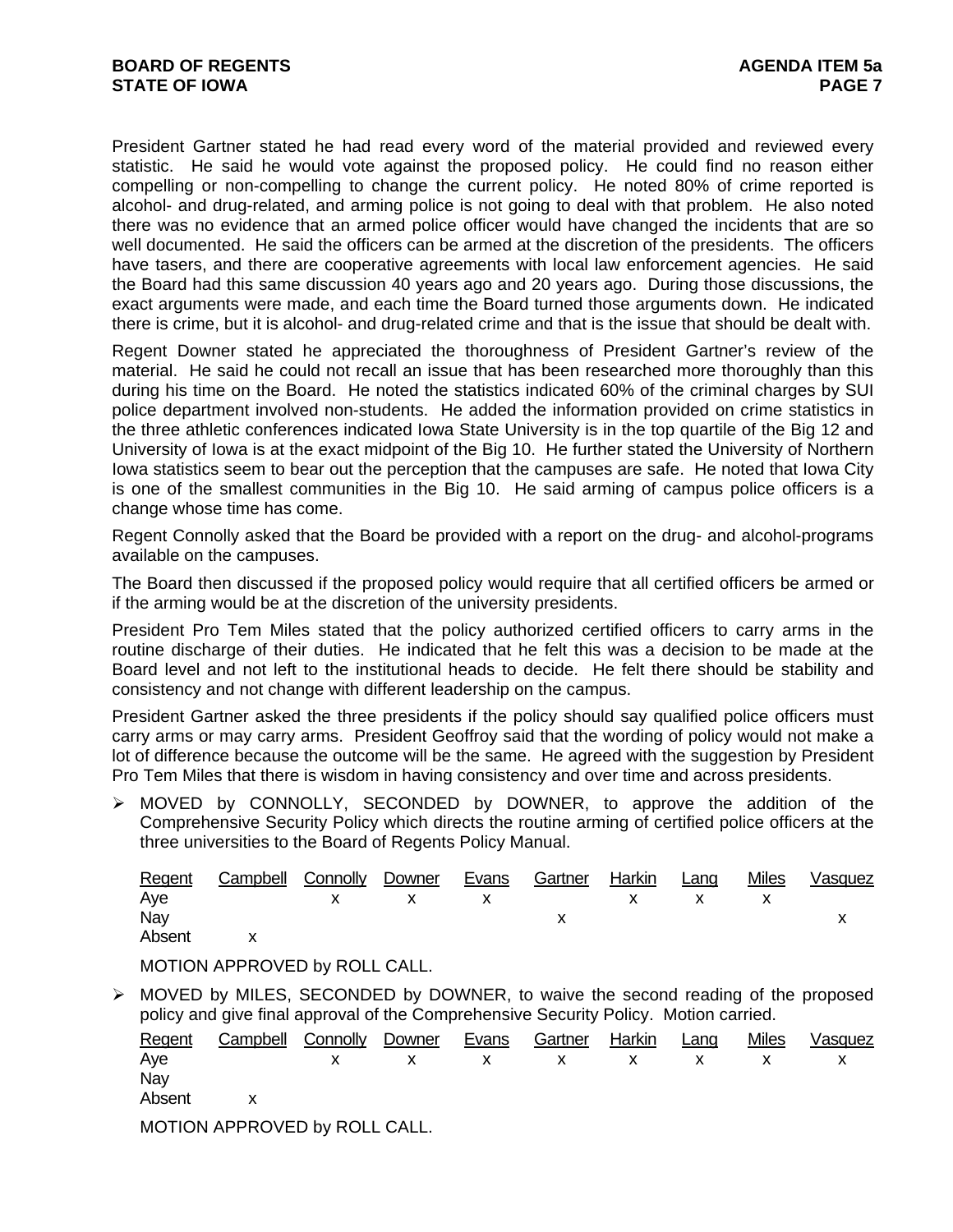## **Proposed 2008 – 09 Tuition and Fees**

President Gartner asked the University Presidents and students for their views.

President Geoffroy stated that the proposed recommendation is reasonable and consistent with Regent policy and urged the Regents to approve it.

President Mason thanked the Regents, legislature, and Governor for this year's appropriations. She said that she is grateful to be in a state where education, particularly higher education, is valued. She discussed the proposed recommendation and said they are modest requests, meet the spirit of keeping the University of Iowa accessible to Iowans, and allow for improvements to be made in the learning environment.

President Allen said the proposed recommendation is sensitive to students and the financial pressure that they and their families face, while also reflecting the realities of inflationary forces and the recruitment and retention of outstanding faculty. He added that the increase is not likely to be sufficient to maintain the same level of purchasing power.

President Gartner asked if the various add-on fees cover actual costs. President Allen said it is a reflection of actual cost and added that the mandatory fee for computers does not cover the actual cost. Vice President Madden said it depends on the type of fee.

President Gartner asked what source of money is used if fees do not cover the cost. Vice President Madden said that computing centers at ISU are partly supported out of general fund resources, including appropriations and student tuition. Vice President True said that what most characterizes a fee is that the use of the money is earmarked for a specific purpose. He added that fees vary a lot and said that, in some cases general funds are used, and in other cases they are not. President Gartner asked if some tuition or some appropriations have to be used to supplement basic fee usage. Vice President True said that some do, particularly those that are academic oriented.

President Pro Tem Miles asked if there is any guidance like the Higher Education Price Index (HEPI) or operating norm when it comes to fee increases. Vice President Madden said that fee increases vary by the type of fee, projected annual cost, and level of service. Vice President Schellhardt said that fee increases have the same relative factors as what impacts the entire University. Vice President True elaborated on the different areas in SUI's cost and fee increases.

Barrett Anderson, President of University of Iowa Student Government; Brian Phillips, President of the Government of The Student Body at ISU; and Andrew Morse, President of the UNI Student Body expressed their appreciation to the legislature and to Governor Culver for the funding provided in the last session and expressed their desire for the lowest possible tuition increase.

Crystal Edler, a graduate student from the University of Iowa, agreed that tuition increases should be kept as low as possible and favored low, steady increases rather than holding tuition constant, which would result in a future jump in tuition that would be more burdensome to students in the long run.

Regent Evans noted that Iowa is roughly third lowest in tuition yet at the top of student debt. Discussion was held on low tuition versus high student debt in Iowa.

Further discussion was held on debt, four-year graduation commitments, student working hours, and creative initiatives and loan forgiveness.

Curt Hunter, Dean of the Tippie College of Business; Beth Ingram, Associate Dean for Undergraduate Programs; Elise Runde Voss, President of the Tippie Senate, an organization of students attending the College of Business; and Alex Petsel, representative to the Executive Committee of the Tippie Senate, appeared before the Board to discuss the proposed College of Business tuition increase.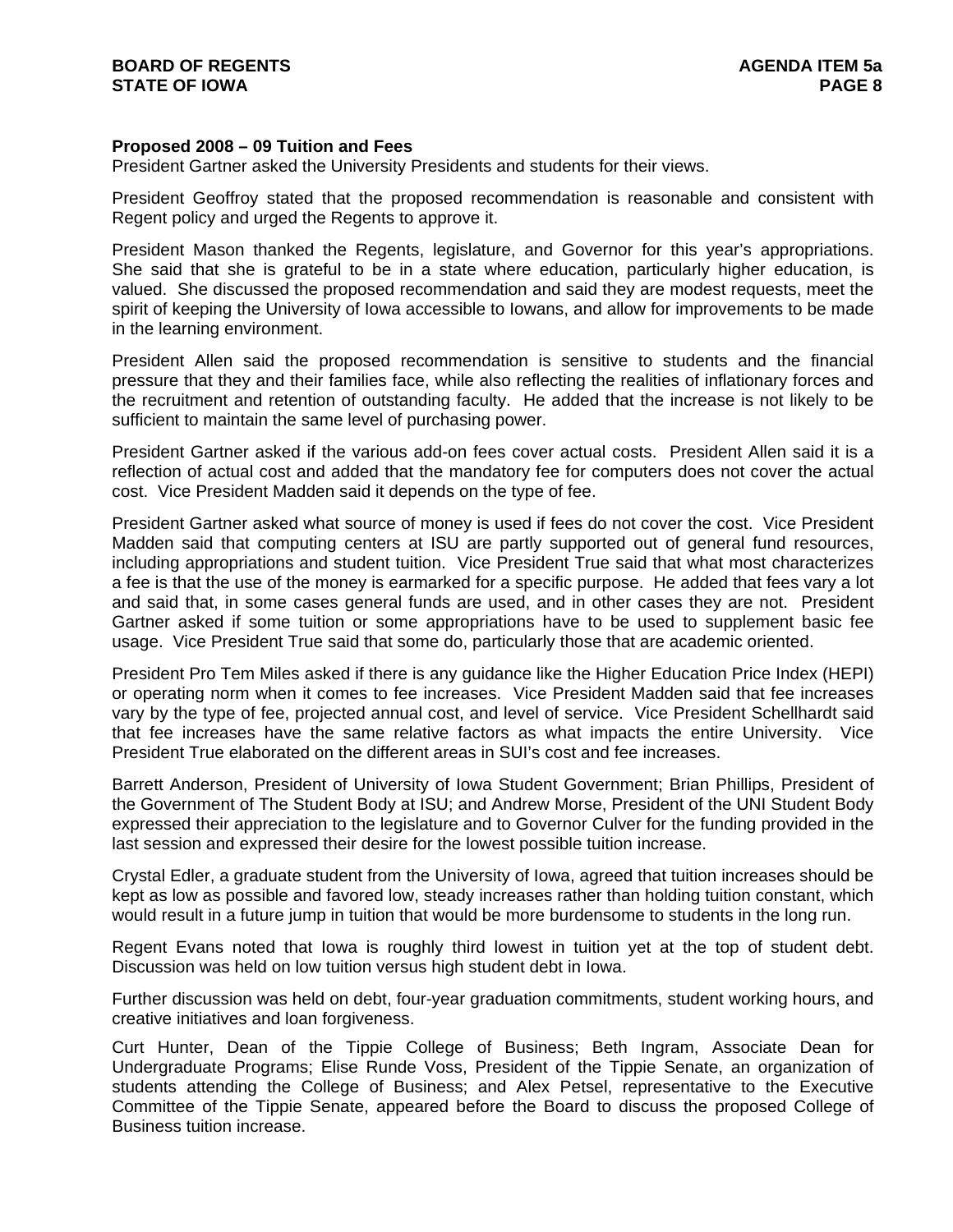Dean Hunter discussed several items including reputation, enrollment, capacity, student satisfaction, class size, course offerings, faculty resources, advising capacity, and leadership activities. Elise Runde Voss reported that the students fully support the tuition differential and Alex Petsel added that the students want funding for advising.

President Pro Tem Miles said that what the proposal is paying for is much needed. Regent Harkin stated that she is pleased with the proposal and that money has been set aside for students who need financial aid. Regent Vasquez said that the proposal is well researched and well thought out.

President Gartner gave a brief history on last year's legislative success.

He suggested that the proposed increase be 2%, which is less than the 3.2% HEPI minimum, and acknowledged that Board policy uses HEPI as a benchmark. Regent Vasquez agreed with an increase in the 2% range.

President Geoffroy said that the 3.2% proposal is not unreasonable; the universities are recovering from five years of significant budget reductions; and if the increase is not within the HEPI range, it will push the universities back into the hole. President Gartner understood President Geoffroy's argument, but noted that the Regents had a great year at the legislature. He said that the Regents could do something for the students by holding tuition down and seeing what the legislature does during the next year.

Regent Harkin asked Executive Director Steinke about the legislature's expectation of the Regents after last year's appropriations. Executive Director Steinke said that there was no quid pro quo with the legislature or the Governor's Office, but that the hope was that it would lead to reduced tuition increases.

Regent Downer stated that he supported the Board Office proposal to keep the increase within HEPI and elaborated on his support.

 $\triangleright$  MOVED by LANG, SECONDED by MILES, to recommend that the Board consider approval of the proposed recommendation for a 3.2% tuition increase (as detailed in the corresponding memorandum) at the December Board meeting.

Regent Lang said that the Regents institutions are competitively priced, provide a great education, and a 3.2% tuition increase is very reasonable. He agreed with a small increase each year as opposed to a much larger increase in the future.

President Mason supported President Geoffroy's comments, said that she thought a 3.2% increase will be at the low end of the competition across the country, and hoped that the Board approves the 3.2% proposed tuition increase.

President Allen supported the 3.2% proposed tuition increase; added that he is pessimistic that 3.2% will keep up with inflation; and stated that if the 3.2% is not approved, he is concerned that the institutions will have to make it up later.

Regent Harkin supported the non-resident tuition increase, but desired a smaller tuition increase for resident students. She requested that the Regents be totally candid with the state legislature with regard to funding needs.

In response to President Pro Tem Miles' question, Executive Director Steinke said that the lowest increase in the last 27 years was 3% in 1980.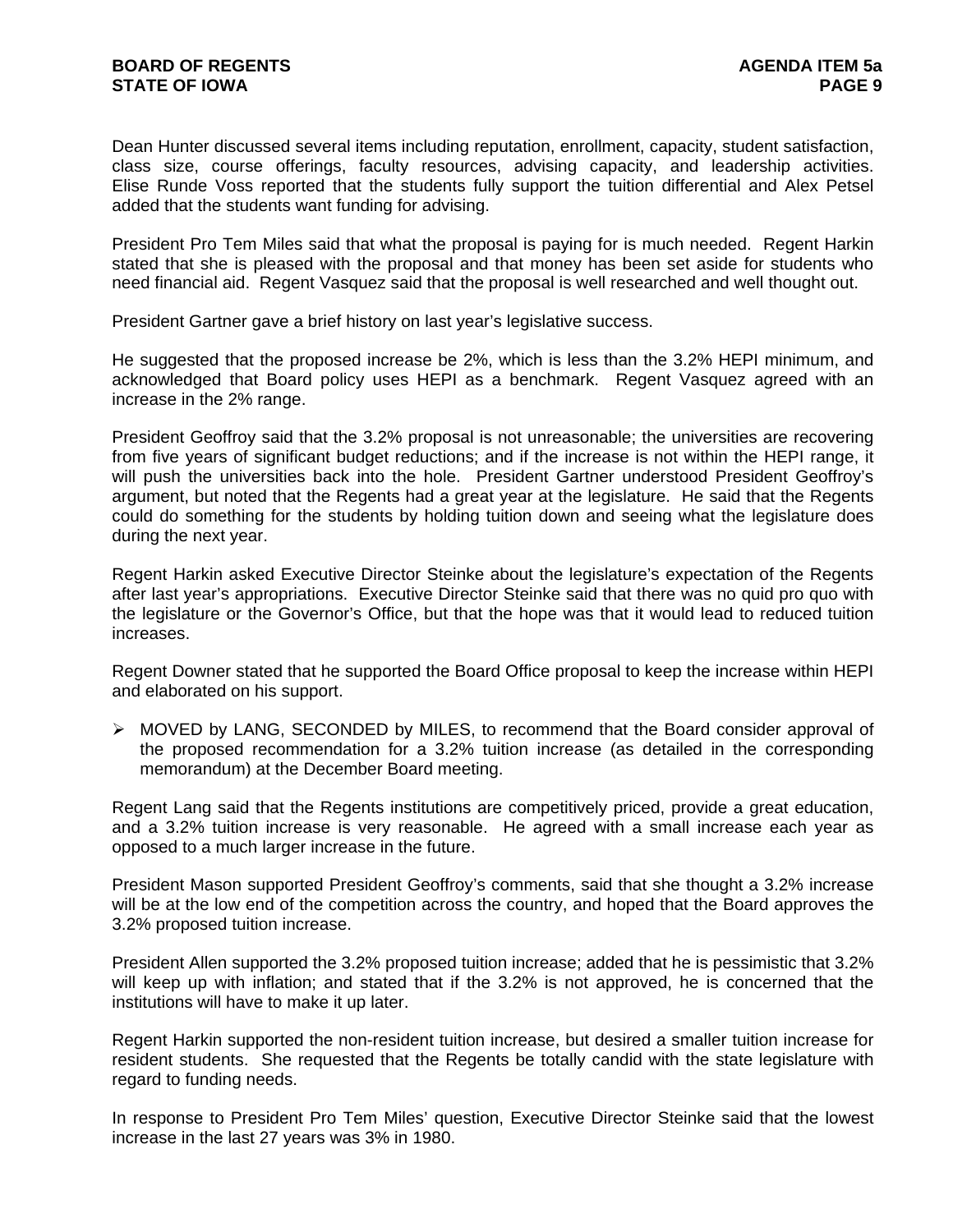Regent Vasquez said she does not want to be short-sighted now and cause unfriendly consequences to students in the future and asked for the effect on the universities if the increase is under the 3.2% proposal. President Allen said that it is impossible to project future inflation and, sooner or later, decreased services resulting from a lower increase will have to be addressed.

President Geoffroy said that if the tuition increase is not sufficient to cover basic operating cost increases, the only way to accommodate those increases is to cut budgets and reallocate funds which will negatively impact students.

Regent Evans said that the 3.2% is less than the cost of living, keeps up with the market in terms of cost, and supported the 3.2% tuition increase saying that it is reasonable and appropriate.

Regent Downer asked if the Governor's directive is a zero-based budget for the coming year. Executive Director Steinke answered affirmatively and added that the salary bill is one of the Governor's priorities.

President Pro Tem Miles stated that he is committed to keeping tuition as low as possible and that a 3.2% increase is reasonable. He added that by staying at the low end of HEPI and having the second lowest increase in 27 years demonstrates fiscal responsibility. He discussed salaries that are still not competitive and outstanding deferred maintenance.

President Gartner agreed that a 3.2% tuition increase is a low number, but that a 2% increase would be a bigger help to students and parents. He said that it would signal our thanks to the legislature for providing everything we asked for last year and that we followed through by keeping tuition low without crippling the universities.

 $\triangleright$  MOVED by GARTNER, SECONDED by VASQUEZ, to amend the previous motion and recommend that the Board consider approval for a 2.0% tuition increase for resident, undergraduate students at the December Board meeting, excluding fees and the special circumstance at the University of Iowa Business School.

|        | Regent Campbell Connolly Downer Evans Gartner Harkin Lang |           |                             |     |  | Miles Vasquez |
|--------|-----------------------------------------------------------|-----------|-----------------------------|-----|--|---------------|
| Aye    |                                                           |           |                             | X X |  |               |
| Nay    |                                                           | $X$ x $X$ | $\mathsf{X}$ x $\mathsf{X}$ |     |  |               |
| Absent |                                                           |           |                             |     |  |               |

MOTION DEFEATED by ROLL CALL.

President Gartner called for a second roll call vote on the original motion:

 $\triangleright$  MOVED by LANG, SECONDED by MILES, to recommend that the Board consider approval of the proposed recommendation for a 3.2% tuition increase (as detailed in the corresponding memorandum) at the December Board meeting.

|          | Regent Campbell Connolly Downer Evans Gartner Harkin Lang |  |                |  | Miles Vasquez |
|----------|-----------------------------------------------------------|--|----------------|--|---------------|
| Aye      | x x x x x x                                               |  |                |  |               |
| Nay      |                                                           |  | $\mathsf{X}$ x |  |               |
| Absent x |                                                           |  |                |  |               |

MOTION APPROVED by ROLL CALL.

President Gartner noted that the tuition increase will be formally approved at the December Board meeting. He thanked everyone for their participation and input.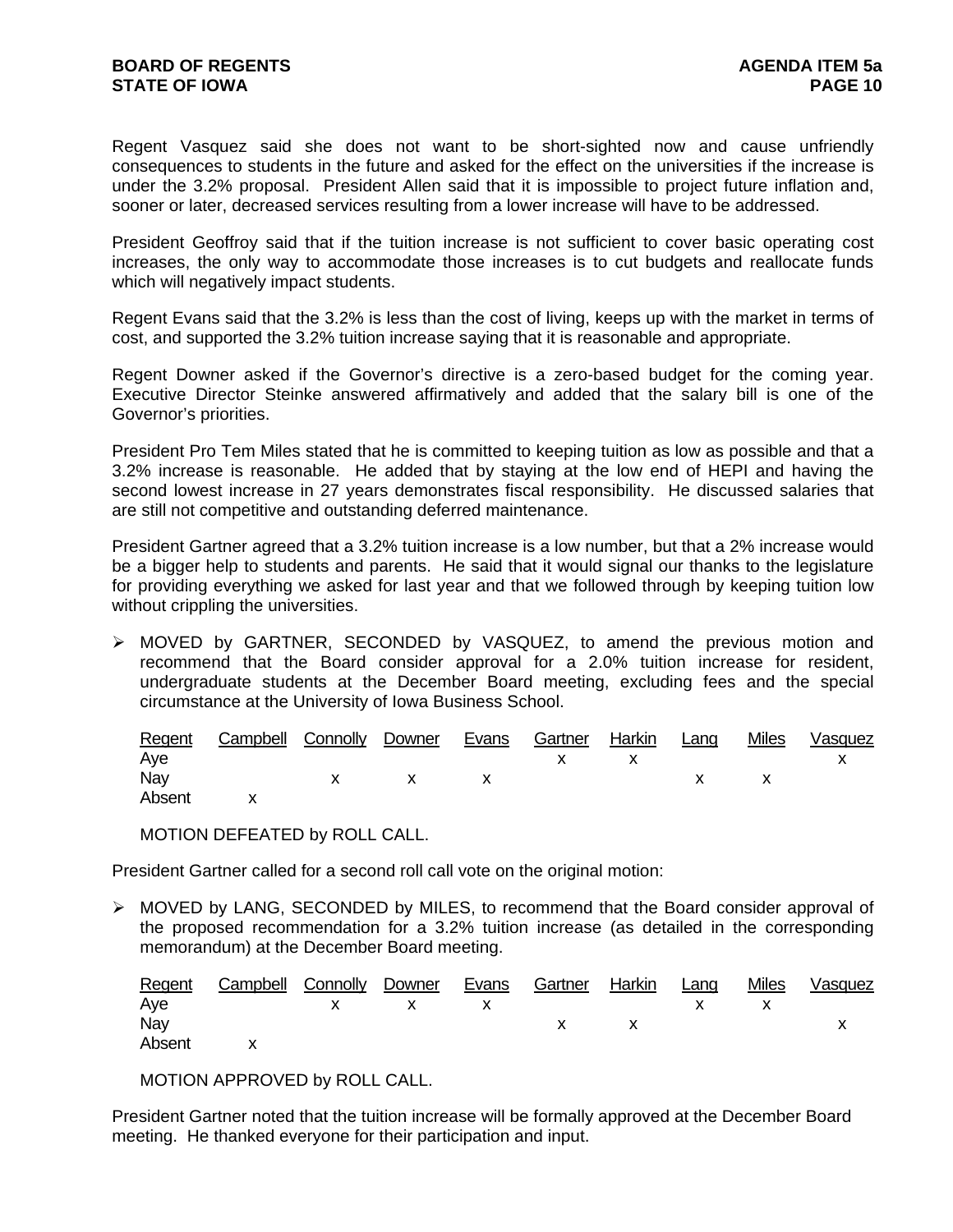**Resolution for the Sale and Issuance of \$8,220,000 Athletics Facilities Revenue Bonds, Series I.S.U. 2007A** 

Barry Fick from Springsted, Incorporated, reported that five bidders signed up to bid and that three bids were received. He said that the winning bid was submitted by a group led by Citigroup Global Markets, Inc., included 12 underwriting firms, and had a true interest rate of 4.486%.

¾ MOVED by EVANS, SECONDED by DOWNER, to approve A Resolution providing for the sale and authorizing and providing for the issuance and securing the payment of \$8,220,000 Athletic Facilities Revenue Bonds, Series I.S.U. 2007A, funding the debt service reserve fund, and paying costs of issuance.

|          | <u> Regent Campbell Connolly Downer Evans Gartner Harkin Lang</u> |  |  |  | Miles Vasquez |
|----------|-------------------------------------------------------------------|--|--|--|---------------|
| Aye      | x x x x x x x x x                                                 |  |  |  |               |
| Nay      |                                                                   |  |  |  |               |
| Absent x |                                                                   |  |  |  |               |

MOTION APPROVED by ROLL CALL.

**Resolution for the Sale and Issuance of \$13,400,000 Dormitory Revenue Bonds, Series I.S.U. 2007**  Barry Fick reported that five bidders signed up to bid and that three bids were received. He said that the winning bid was submitted by a group led by Citigroup Global Markets, Inc. and had a true interest rate of 4.42%.

¾ MOVED by LANG, SECONDED by HARKIN, to approve A Resolution providing for the sale and authorizing and providing for the issuance and securing the payment of \$13,400,000 Dormitory Revenue Bonds, Series I.S.U. 2007, funding a debt service reserve fund, and paying costs of issuance.

|          | Regent Campbell Connolly Downer Evans Gartner Harkin Lang |  |  |  | Miles Vasquez |
|----------|-----------------------------------------------------------|--|--|--|---------------|
| Aye      | X X X X X X X X X X                                       |  |  |  |               |
| Nay      |                                                           |  |  |  |               |
| Absent x |                                                           |  |  |  |               |

MOTION APPROVED by ROLL CALL.

**Preliminary Resolution for Sale of Up to \$25,000,000 Utility System Revenue Bonds, Series S.U.I. 2007A**

Barry Fick reported that he anticipated that these bonds would be sold at the December Board meeting. In response to Regent Evans' question, Mr. Fick stated that he expected a bond rating of Aa2 from Moody's Investors Service.

 $\triangleright$  MOVED by EVANS, SECONDED by DOWNER, to approve A Resolution authorizing the Executive Director to fix the date or dates for the sale of up to \$25,000,000 Utility System Revenue Bonds, Series S.U.I. 2007A.

|          | Regent Campbell Connolly Downer Evans Gartner Harkin Lang Miles Vasquez |  |  |  |  |
|----------|-------------------------------------------------------------------------|--|--|--|--|
| Aye      | X X X X X X X X X                                                       |  |  |  |  |
| Nay      |                                                                         |  |  |  |  |
| Absent x |                                                                         |  |  |  |  |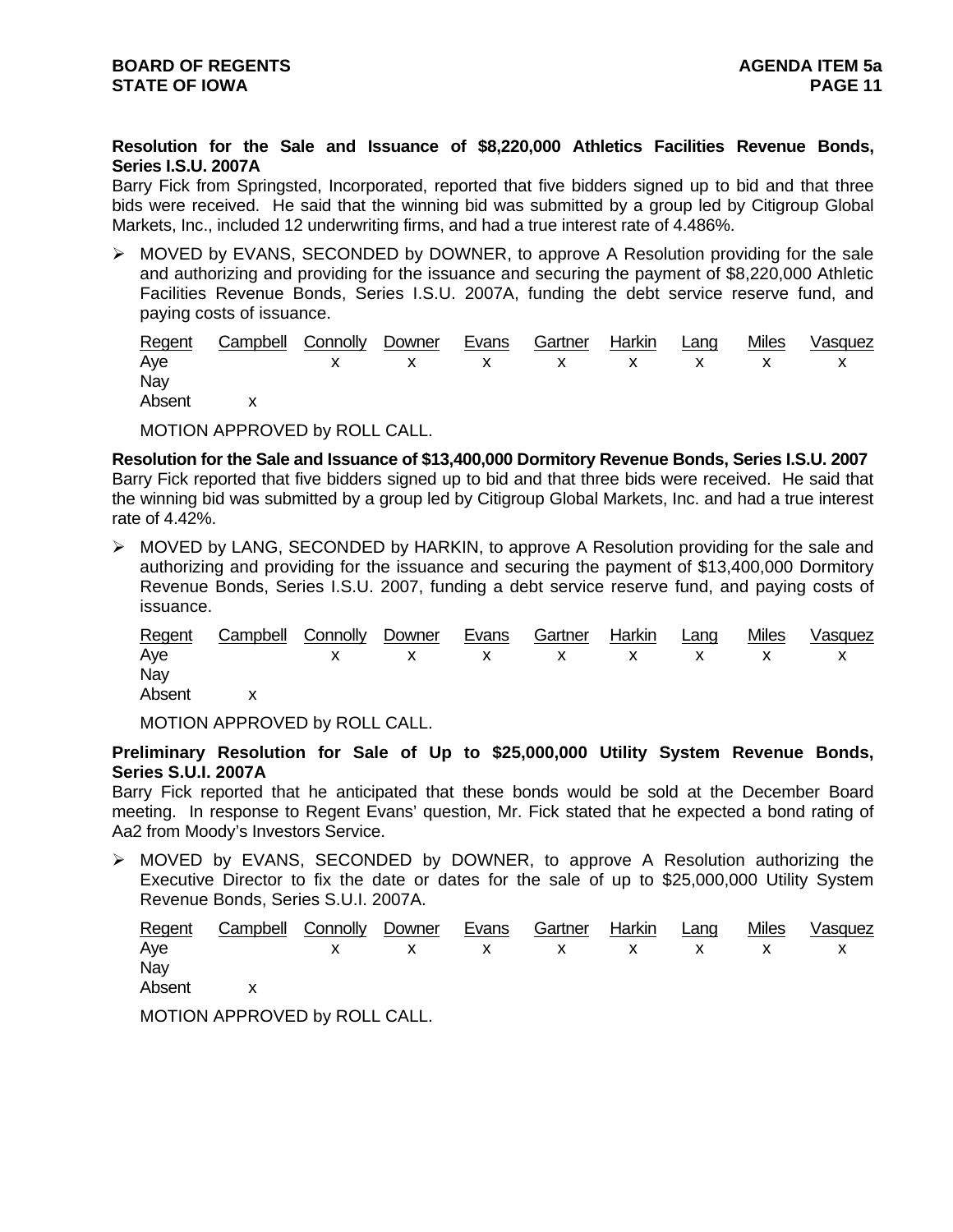# **FY 2006 State Audit Reports**

Deputy Auditor of State Andrew Nielsen discussed the FY 2006 reports issued by his office, including the Comprehensive Annual Financial Report (CAFR), the Single Audit Report (SAR), and separate audits on each of the institutions and the Board Office; all were issued an unqualified opinion.

He reported that: (1) the CAFR and SAR both contain a paragraph indicating that certain state appropriations were not in compliance or consistent with the regulations passed by the legislature and that it does not have an effect on the Regents; and (2) the Auditor of State's Office is currently working on a special request from the University of Iowa regarding technology security concerns at the University of Iowa Hospitals and Clinics; and he met with Internal Audit Director Todd Stewart to coordinate audit efforts and avoid duplicate efforts.

Mr. Nielsen thanked Regent institutional personnel for their cooperation and assistance. President Gartner thanked and congratulated the institutional finance departments for their good work and the Auditor of State's Office for all of their work on the Regent enterprise.

 $\triangleright$  The Board received the reports by GENERAL CONSENT.

#### **Internal Audit Reports**

Internal Audit Director Todd Stewart discussed the reports presented this month, provided an update on the status and expectation for completion of two past-due follow-up audits in response to Regent Downer's request, and talked about the Internal Audit Charter presented on the Consent Agenda this month.

Regent Evans asked who defines the scope of work for the Internal Audit Department. Mr. Stewart explained the risk assessment process performed each spring and the audit plan presented to the Board each August. He added that the audit plan allows time for audit requests that arise throughout the year.

Regent Evans asked if the Regents had a whistleblower system. Mr. Stewart explained EthicsPoint, the Regents whistleblower system and said that he has access to all of the reports.

¾ The Board received the reports by GENERAL CONSENT.

#### **2007 Economic Development and Technology Transfer Report**

University of Iowa Vice President for Research, Dr. Meredith Hay; Iowa State University Vice President for Research and Economic Development, Dr. John Brighton; and University of Northern Iowa Executive Director of Business and Community Services, Mr. Randy Pilkington briefed the Board about specific Grow Iowa Values Fund and Battelle campus activities.

Dr. Hay highlighted specific commercialization areas where the University made Grow Iowa Values Fund and Battelle Fund investments and two examples of successful returns on investment, Optherion, Inc. and the Virtual Soldier Research program.

Dr. Brighton updated the Board on: (1) the research, development, and funding progress to date on one of the projects selected a year ago involving the development of a novel gene therapy approach for Parkinson's Disease. Regent Harkin asked about employment and growth of the company. Dr. Brighton said that the company is in very early stage development and that the business plan is not yet complete; and (2) the Joint Executive Committee and Board of Directors meeting of the Biosciences Alliance of Iowa hosted by ISU. Regent Downer said that he attended the meeting and commented on the substantial positive economic potential for Iowa.

Mr. Pilkington briefed the Board on entrepreneurship and technology transfer, local economic development, and bioeconomy efforts. In response to Regent Lang's question, Mr. Pilkington said that he is involved in the Cedar Valley Corridor economic development efforts.

Regent Harkin said she hoped the Regent economic development efforts can maintain the intensity of actual job and wealth creation and noted the tremendous opportunities to partner with community colleges and others.

¾ The Board received the report by GENERAL CONSENT.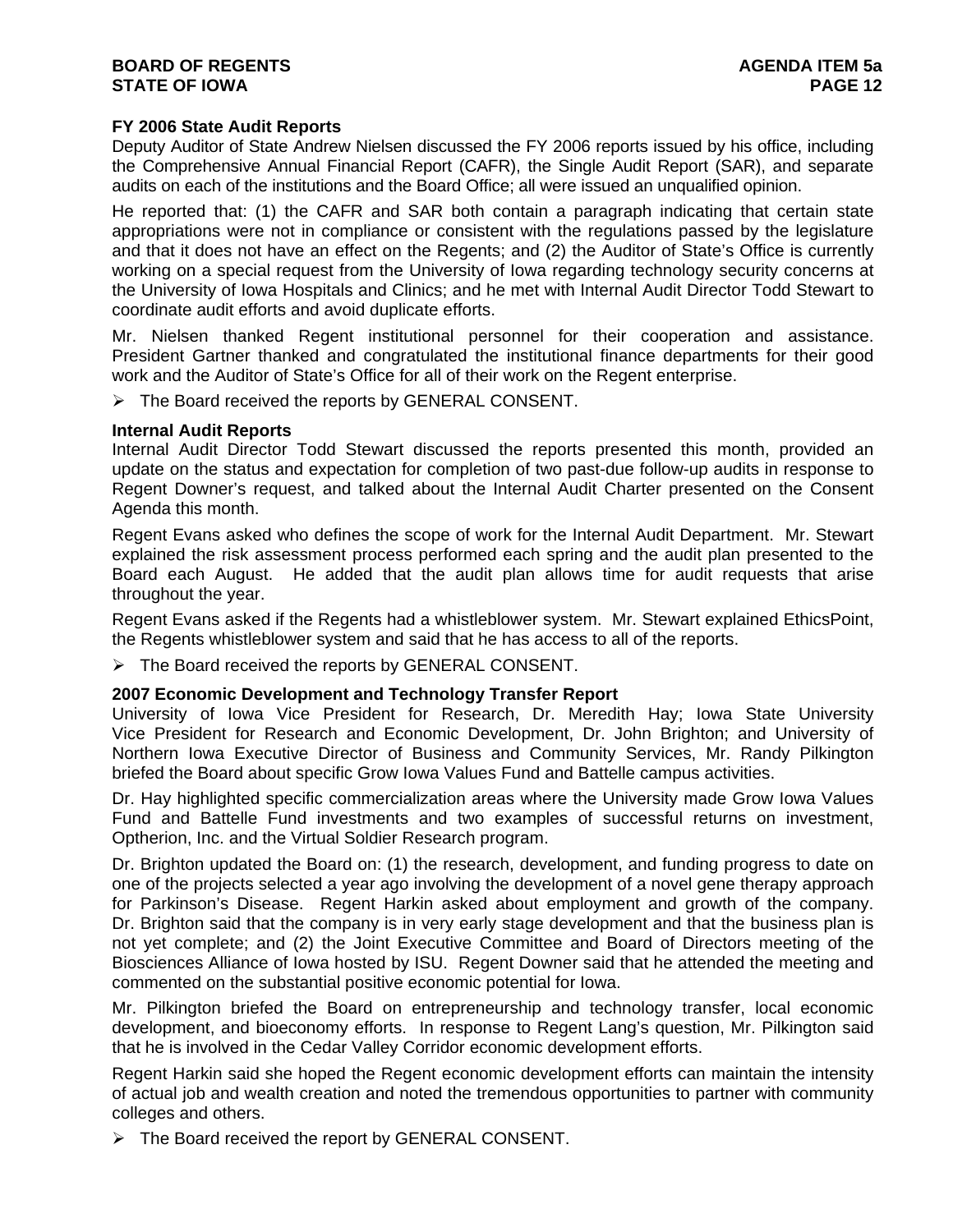# **Highlighted Technology Transfer Presentation – University of Iowa**

Dr. Meredith Hay introduced Dr. Mark Arnold, Professor of Chemistry and the Director of Optical Science and Technology Center. Dr. Arnold gave a presentation on ASL Analytic, Inc., a company that is developing a non-invasive monitor for blood glucose and other molecules for the treatment of diabetes.

In response to questions from President Pro Tem Miles and Regent Harkin, Dr. Arnold elaborated on issues related to the company timeline and commercial viability.

President Gartner thanked Drs. Hay and Arnold for the fascinating presentation.

President Gartner asked Andy Baumert to forward copies of the Economic Development and Technology Transfer reports to the appropriate governmental agencies.

¾ The Board received the presentation by GENERAL CONSENT.

## **CONSENT AGENDA**

- Minutes of September 18, 2007, Meeting
- Institutional and Board Office Personnel Transactions
- Adoption of Amendment to the Iowa Administrative Code
- Conflict of Interest Vendors
- Amendment to Appropriations Request
- Annual Review of Audit Policies
- **+** Internal Audit Charter
- Board of Regents Policy Manual Revisions to Chapter 6 Second Reading
- IBSSS Monthly Report
- Request to Award and Honorary Doctor of Humane Letters Degree
- Revision to Board Meeting Schedule
- Iowa State University Equipment Purchase
- ¾ MOVED by CONNOLLY, SECONDED by DOWNER, to approve the CONSENT AGENDA:
	- $\bullet$  Including:
		- An additional modification to the Revision to Board Meeting Schedule:
			- Date and location change from March 19, 2008, at the Iowa School for the Deaf, to March 11, 2008, at the University of Iowa; and
		- The addition of the following agenda items (and all actions as described in the corresponding memorandum):
			- Bond Issuance Schedule for CY 2008
			- Register of SUI Capital Improvement Business Transactions
			- Register of ISU Capital Improvement Business Transactions
			- Register of UNI Capital Improvement Business Transactions; and
	- Excluding the Annual Review of Banking and Broker Relationships, which was removed and voted on separately.

|          | Regent Campbell Connolly Downer Evans Gartner Harkin Lang |  |  |  | Miles Vasquez |
|----------|-----------------------------------------------------------|--|--|--|---------------|
| Aye      | X X X X X X X X X                                         |  |  |  |               |
| Nay      |                                                           |  |  |  |               |
| Absent x |                                                           |  |  |  |               |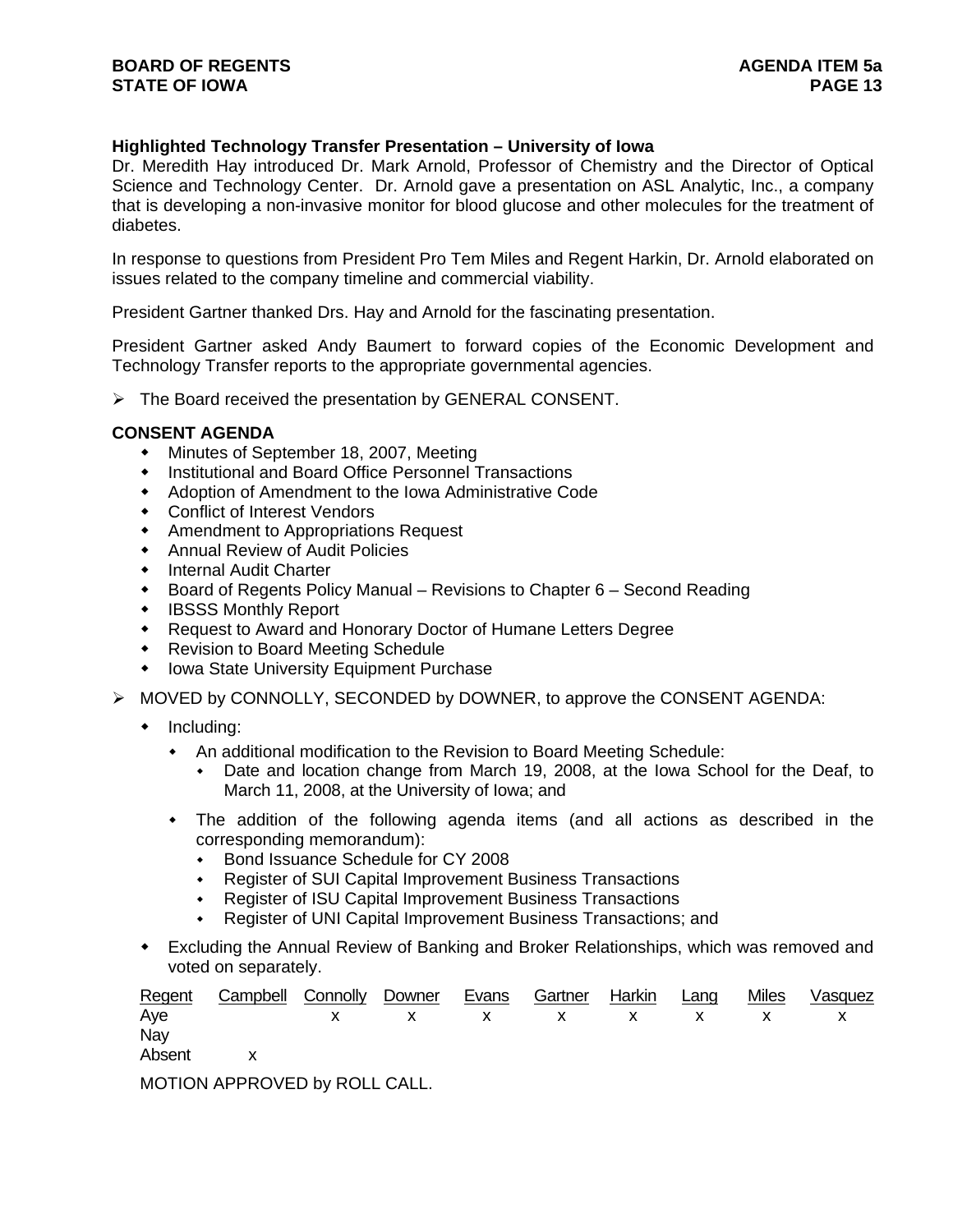- ¾ MOVED by HARKIN, SECONDED by CONNOLLY, to approve the:
	- Annual Review of Banking and Broker Relationships; and
	- **Institutional Agreements, Leases and Easements**

| Regent  | Campbell                      | Connolly | Downer | Evans | Gartner | Harkin | Lang | <b>Miles</b> | Vasquez |
|---------|-------------------------------|----------|--------|-------|---------|--------|------|--------------|---------|
| Aye     |                               |          |        |       |         |        |      |              |         |
| Nav     |                               |          |        |       |         |        |      |              |         |
| Absent  |                               |          |        |       |         |        |      |              |         |
| Abstain |                               |          |        |       |         |        |      |              |         |
|         | MOTION APPROVED by ROLL CALL. |          |        |       |         |        |      |              |         |

## **Report on Search for Executive Director**

President Gartner reported that he asked President Pro Tem Miles to lead the search for the next Executive Director and asked Andy Baumert to serve as Interim Executive Director.

President Pro Tem Miles described the proposed actions for the search. Discussion was held on potential search committee members, candidate qualifications, and the process.

- $\triangleright$  MOVED by MILES, SECONDED by HARKIN, to:
	- Accept the resignation of Gary W. Steinke as Executive Director effective November 1, 2007;
	- Appoint Andy Baumert as Interim Executive Director at an annual salary of \$125,000 effective November 1, 2007;
	- Issue a Request for Qualifications (RFQ) for a firm to conduct the search for the Executive Director;
	- Appoint President Pro Tem David Miles as Chair of the Executive Director Search Committee; and
	- Appoint the following members of the Executive Director Search Committee: Regents Evans, Campbell, Connolly, and one member of the public selected by the Committee.
	- Authorize the Chair of the Executive Director Search Committee to develop a search process.

|          | Regent Campbell Connolly Downer Evans Gartner Harkin Lang |  |  |  | Miles Vasquez |
|----------|-----------------------------------------------------------|--|--|--|---------------|
| Aye      | X X X X X X X X X                                         |  |  |  |               |
| Nay      |                                                           |  |  |  |               |
| Absent x |                                                           |  |  |  |               |

MOTION APPROVED by ROLL CALL.

President Gartner welcomed Andy Baumert as the Interim Executive Director.

The Board and the five Regents institutions each thanked Executive Director Gary Steinke for his many years of service to the Regent institutions and for his tireless efforts on their behalf. President Gartner said that it has been wonderful working with him and that he will be greatly missed.

Executive Director Steinke expressed his appreciation to current and past regents. He appreciated the magnificent honor to serve the Board of Regents and have the confidence of a Board that has such awesome responsibilities; thanked the Presidents and administrators at the institutions for the amount of love, care, and respect that they have for their institutions; and expressed deep gratitude for the friendships and many memories that he will always remember.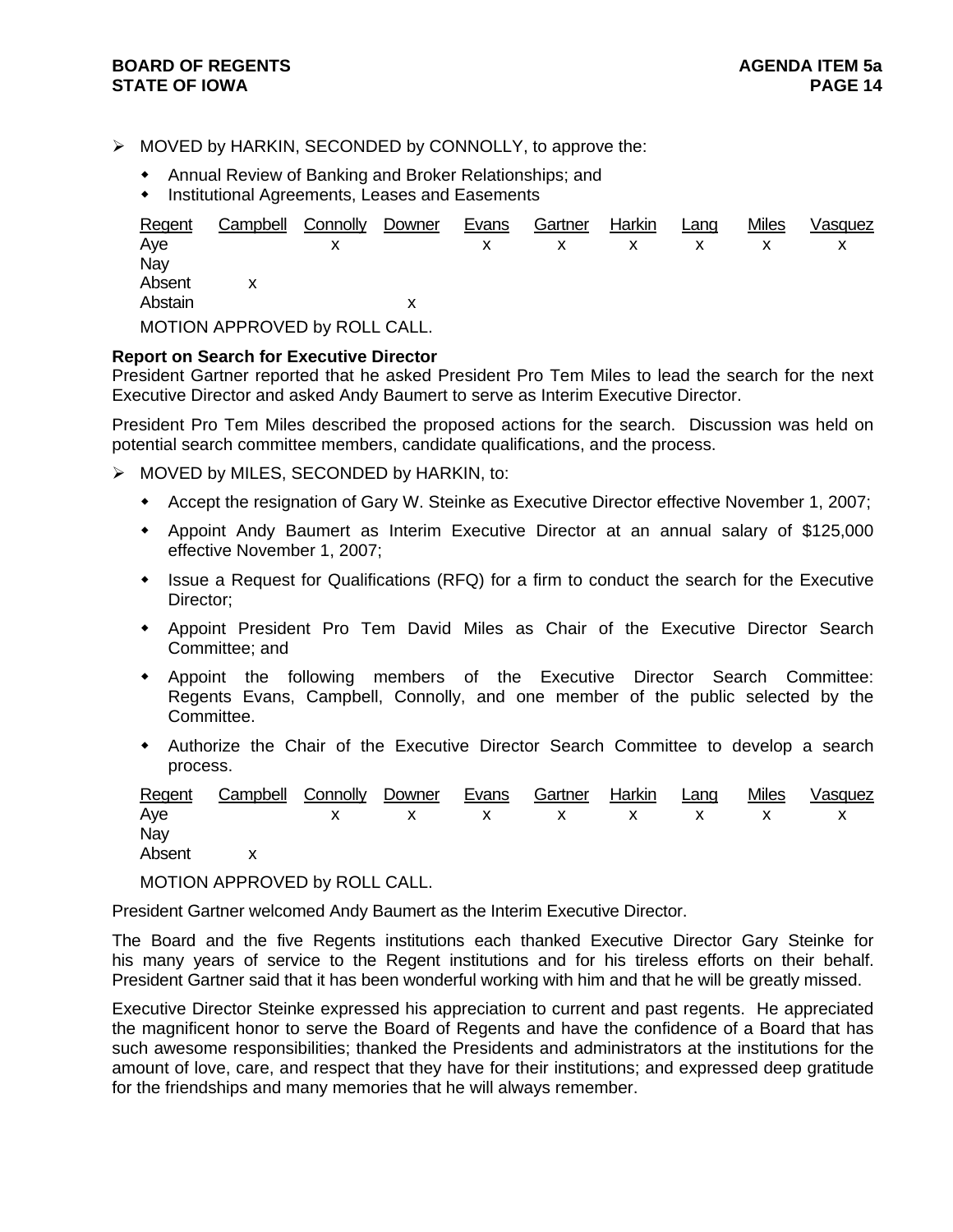# **University of Iowa College of Dentistry Master Plan**

Vice President True introduced the College of Dentistry Master Plan, explaining that it provides an overview of the College's vision for its facilities over the next five to seven years. He explained that while the existing College of Dentistry building (occupied in 1973) is in good condition, the Master Plan addresses the need to renovate the building and provide additional space for the College. He further explained that the financial numbers for the total estimated project cost of \$37 million are currently under review, and he indicated that the University would return to the Board at a future date with additional details on the project and its financing.

Dean Johnsen described the College of Dentistry Master Plan as a 30 year investment in the two main components of the College's mission. The first is to be an invaluable resource to the state of Iowa. He explained that this would be an investment in the oral health of Iowans, since approximately 80 percent of the state's dentists are alumni of the College of Dentistry and deliver approximately \$600 million a year in dental care. He further described the College of Dentistry as a very strong support pillar to the Carver College of Medicine and UIHC in both the academic health center and the University.

Dean Johnsen outlined the second component of the College's mission, which is to influence the direction of dentistry in this country and around the world. He described the College as a top-tier college of dentistry, and he outlined the high-ranking achievements of the College's students on national boards and in major national research competitions. He also addressed the high caliber of the College of Dentistry faculty, which allows the College to offer advanced programs in every recognized dental specialty. In addition, the faculty has provided at least one national leader on councils where patient care standards are set; Dean Johnsen explained the important responsibility for faculty of a top university and professional school to bring these high standards back to its students. Other faculty members have held significant national leadership positions on committees of the American Dental Association and the Food and Drug Administration.

Dean Johnsen also addressed the College's research accomplishments, explaining that the College is ranked tenth nationally, and sixth in total research dollars from the Dental Institute.

Dean Johnsen outlined the University's plan for improvements to the College of Dentistry facilities. He explained that the College has invested close to \$10 million over the last ten years to keep the building well maintained. However, the University and outside consultants believe that it is time for a more comprehensive look at the 35 year old building.

He explained that the building is in a great location and is structurally sound. He then outlined the three components of the overall plan for the building, which have been developed in consultation with University and College leadership, and outside consultants.

- Construction of an addition of approximately 30,000 square feet, to be funded from non-state funds (College and University funds, and private fund raising).
- Following completion of the addition, refurbishing of all clinic areas; the new addition would provide the space for the continued function of the dental clinics, which receive over 125,000 annual patient visits.
- Conversion of research areas to accommodate modern research in molecular biology and molecular genetics.

Dean Johnsen explained that the total estimated \$37 million project cost is comparable with the costs for similar projects at the College's peer dental schools; these have ranged from \$35 million to \$50 million for major renovation projects, and approximately \$100 million for new construction projects.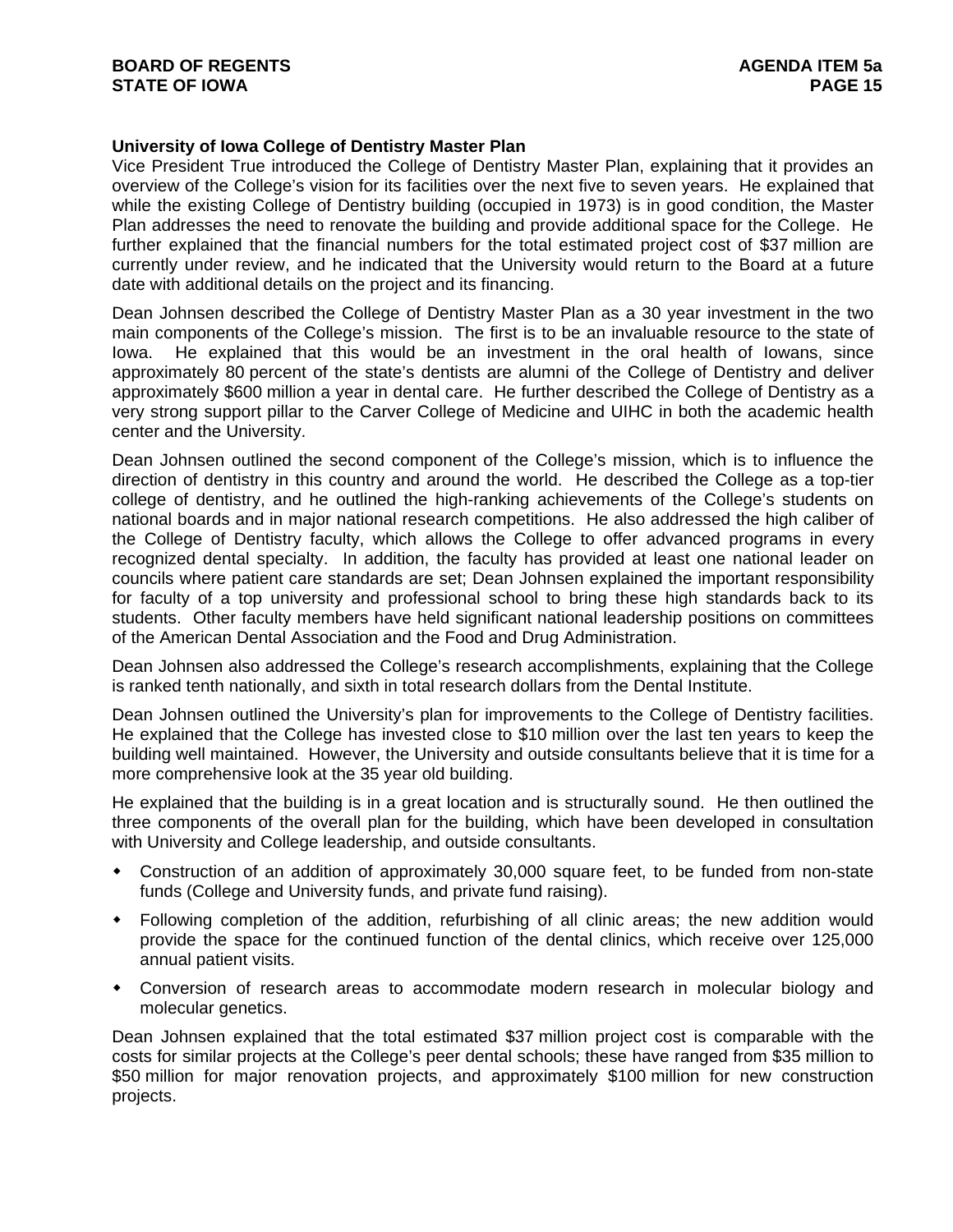Dean Johnsen reported that the College is actively involved in the planning process for the project, including the review of specific program requirements to meet College's current instructional needs. He also indicated that a feasibility study has been completed for private fund raising for the project.

Regent Evans asked Dean Johnsen if he expected the first-year class enrollment of 80 students to change. Dean Johnsen explained that he expects this number to remain stable due to the College's successful efforts over the last ten years to retain graduates in Iowa.

Dean Johnsen thanked the Board for the support it has given the College of Dentistry for many, many years. He announced that the College is currently celebrating its  $125<sup>th</sup>$  anniversary, and he expressed pride for the College's accomplishments.

¾ MOVED by HARKIN, SECONDED by EVANS, to receive the University of Iowa College of Dentistry Master Plan.

|        | Regent Campbell Connolly Downer Evans Gartner Harkin Lang |  |  |  | Miles | Vasquez |
|--------|-----------------------------------------------------------|--|--|--|-------|---------|
| Ave    | x x x x x x x x x                                         |  |  |  |       |         |
| Nav    |                                                           |  |  |  |       |         |
| Absent |                                                           |  |  |  |       |         |

MOTION APPROVED by ROLL CALL.

## **Proposed New Institute at the University of Iowa – Iowa Institute of Biomedical Imaging**

Interim Provost Lola Lopes stated that the goal of the proposed Institute is to facilitate interdisciplinary, inter-departmental, inter-collegiate research in the field of biomedical imaging and image analysis. Regent Evans asked if the joint reporting to the Colleges of Engineering and Medicine would pose a problem. Dean Barry Butler and Vice President for Medical Affairs and Carver College of Medicine Dean Jean Robillard indicated that it would not pose a problem.

¾ MOVED by EVANS, SECONDED by CONNOLLY, to approve the Iowa Institute of Biomedical Imaging.

| Regent<br>Aye | <b>Campbell Connolly Downer</b> | $\mathsf{X}$ | $\mathsf{X}$ | <u>Evans</u><br>$\mathsf{X}$ | Gartner Harkin<br>$\mathsf{X}$ | $\mathsf{X}$ | Lang | <b>Miles</b> | Vasquez |
|---------------|---------------------------------|--------------|--------------|------------------------------|--------------------------------|--------------|------|--------------|---------|
| Nav           |                                 |              |              |                              |                                |              |      |              |         |
| Absent        |                                 |              |              |                              |                                |              |      |              |         |

MOTION APPROVED by ROLL CALL.

## **Proposed New Institute at Iowa State University – Bioeconomy Institute**

Provost Elizabeth Hoffmann stated that the goals of the proposed Institute are to build upon a fiveyear initiative at ISU and to advance the use of biorenewable resources for the production of chemicals, fuels, and energy. President Gartner said that this initiative had grown out of big ideas.

¾ MOVED by EVANS, SECONDED by CONNOLLY, to approve the Bioeconomy Institute.

| Regent | Campbell Connolly Downer |              |              | Evans        | Gartner                       | Harkin                                                                                                                                                                                                                                                                                           | Lang | <b>Miles</b> | Vasquez |
|--------|--------------------------|--------------|--------------|--------------|-------------------------------|--------------------------------------------------------------------------------------------------------------------------------------------------------------------------------------------------------------------------------------------------------------------------------------------------|------|--------------|---------|
| Ave    |                          | $\mathsf{X}$ | $\mathsf{X}$ | $\mathsf{X}$ | $\mathsf{X}$ and $\mathsf{X}$ | $\mathsf{X}$ and $\mathsf{X}$ and $\mathsf{X}$ are $\mathsf{X}$ and $\mathsf{X}$ are $\mathsf{X}$ and $\mathsf{X}$ are $\mathsf{X}$ and $\mathsf{X}$ are $\mathsf{X}$ and $\mathsf{X}$ are $\mathsf{X}$ and $\mathsf{X}$ are $\mathsf{X}$ and $\mathsf{X}$ are $\mathsf{X}$ and $\mathsf{X}$ are |      |              |         |
| Nav    |                          |              |              |              |                               |                                                                                                                                                                                                                                                                                                  |      |              |         |
| Absent |                          |              |              |              |                               |                                                                                                                                                                                                                                                                                                  |      |              |         |
|        |                          |              |              |              |                               |                                                                                                                                                                                                                                                                                                  |      |              |         |

MOTION APPROVED by ROLL CALL.

# **Comprehensive Fiscal Report for FY 2007**

In response to questions from President Pro Tem Miles, Vice President True elaborated on general fund salaries and athletics expenditures at the University of Iowa.

Vice President Madden discussed Iowa State University's athletics program change from cash to accrual accounting at Regent Downer's request.

 $\triangleright$  The Board received the report by GENERAL CONSENT.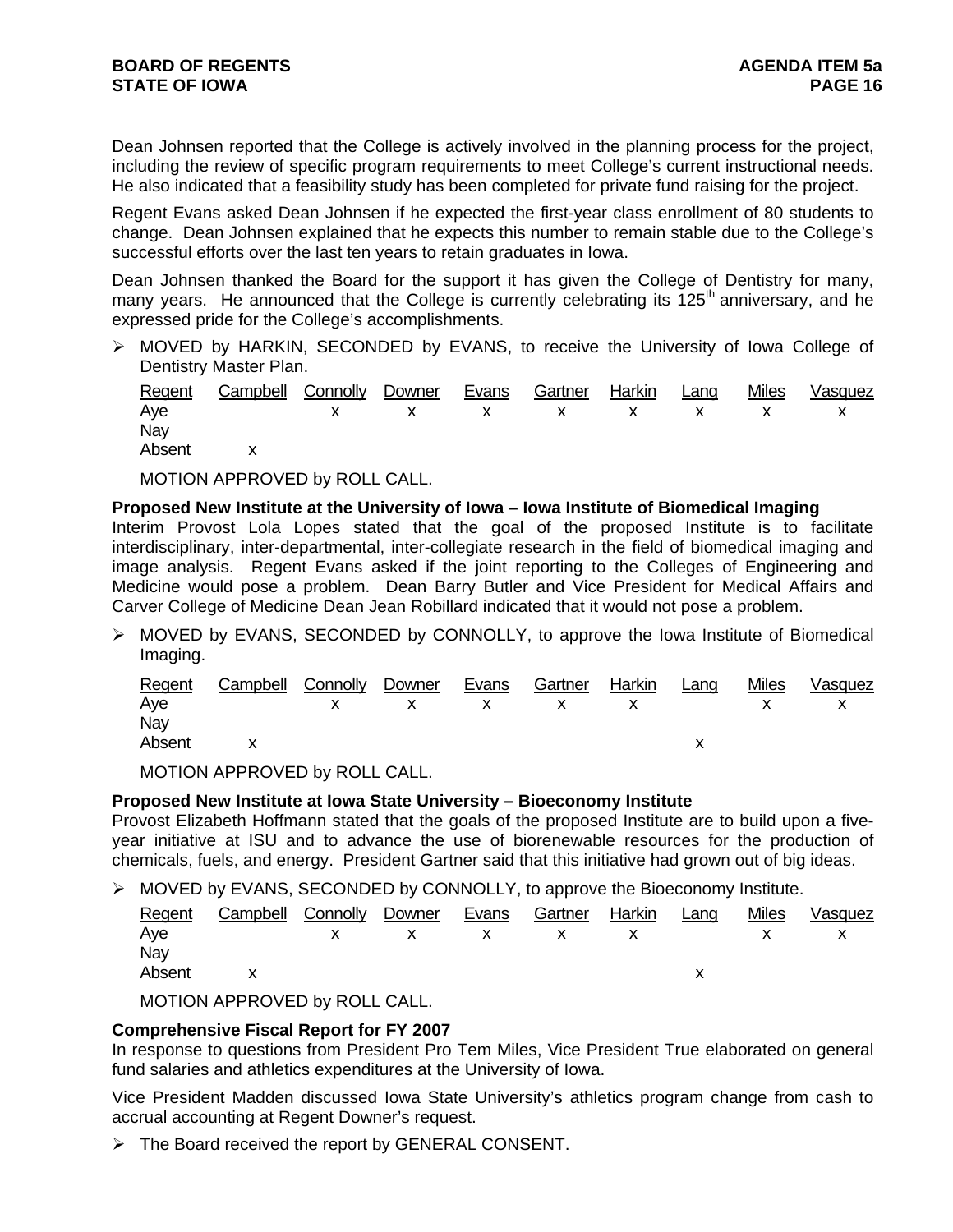# **Faculty Presentation at the University of Iowa – "The Writing University"**

Samantha Chang, Director of the Iowa Writers' Workshop, shared highlights of the Writers' Workshop. The Iowa Writers' Workshop is a two-year residency program which culminates in the awarding of a Master of Fine Arts degree. Begun in 1936, the Workshop was the first creative writing degree program in the United States and the model for contemporary writing programs. Workshop alumni have won 12 Pulitzer Prizes as well as numerous National Book Awards and other major literary honors. Four recent U.S. Poet Laureates are graduates of the Workshop. In 2003, the Workshop received a National Humanities Medal from the national Endowment for the Humanities. It was the first Medal awarded to a university, and only the second given to an institution rather than an individual. The Workshop has introduced several outreach efforts, including the Patient Voice for patients at UIHC and sponsorship by the Council for the Arts of a graduate of the Workshop to speak to students in the Des Moines School District. Iowa City is in the process of seeking recognition by UNESCO as a Creative City in Literature.

Christopher Merrill, Director of the International Writing Program, shared highlights of the International Writing Program. The Program will celebrate its 75<sup>th</sup> anniversary in 2011. Nominations to the program are requested by the U.S. State Department. There is an extensive archive of more than 5,000 hours of video and audio recordings.

President Gartner thanked the presenters and suggested that they contact Iowa Public Television to discuss the opportunity to show the video recordings as part of their efforts to inform Iowans about important issues.

 $\triangleright$  The Board received the presentation by GENERAL CONSENT.

#### **Fall 2007 Enrollment Report**

Diana Gonzalez presented highlights from the Fall 2007 Enrollment Report. Regent Downer asked if there were any graduates from the special schools taking advantage of the accommodations and services provided by the universities. Superintendents Prickett and Schild indicated that there were no graduates from the special schools at the Regent universities. Regent Vasquez was appreciative of the vast array of services provided to students with disabilities who were mainstreamed in their local school districts. Regent Downer said that we should provide support to students attending the special schools who may be interested in attending one of the Regent universities.

Regent Evans asked about the retention rates of the universities. Dr. Gonzalez responded that the comparison of retention rates is included in the Annual Graduation and Retention Rates Report which will be presented in February 2008. Presidents Mason, Geoffroy, and Allen indicated that their universities have strong initiatives aimed at retaining students. President Pro Tem Miles asked about the projected decrease in enrollment and whether this was of concern. Dr. Gonzalez responded that one aspect that influences the projections is the number of projected high school graduates. Presidents Allen and Mason indicated that the projected decreases are seen as a challenge and that the universities need to prepare plans to address these projected decreases. Interim Provost Lola Lopes indicated that the enrollment projections do not include adjustments for planned interventions.

President Gartner thanked Dr. Gonzalez for a thorough report.

 $\triangleright$  The Board received the report by GENERAL CONSENT.

## **Engineering Programs Accreditation Report at Iowa State University**

Provost Hoffman explained that the engineering programs received accreditation for the maximum period of six years and reported that the programs were highly praised.

¾ The Board received the report by GENERAL CONSENT.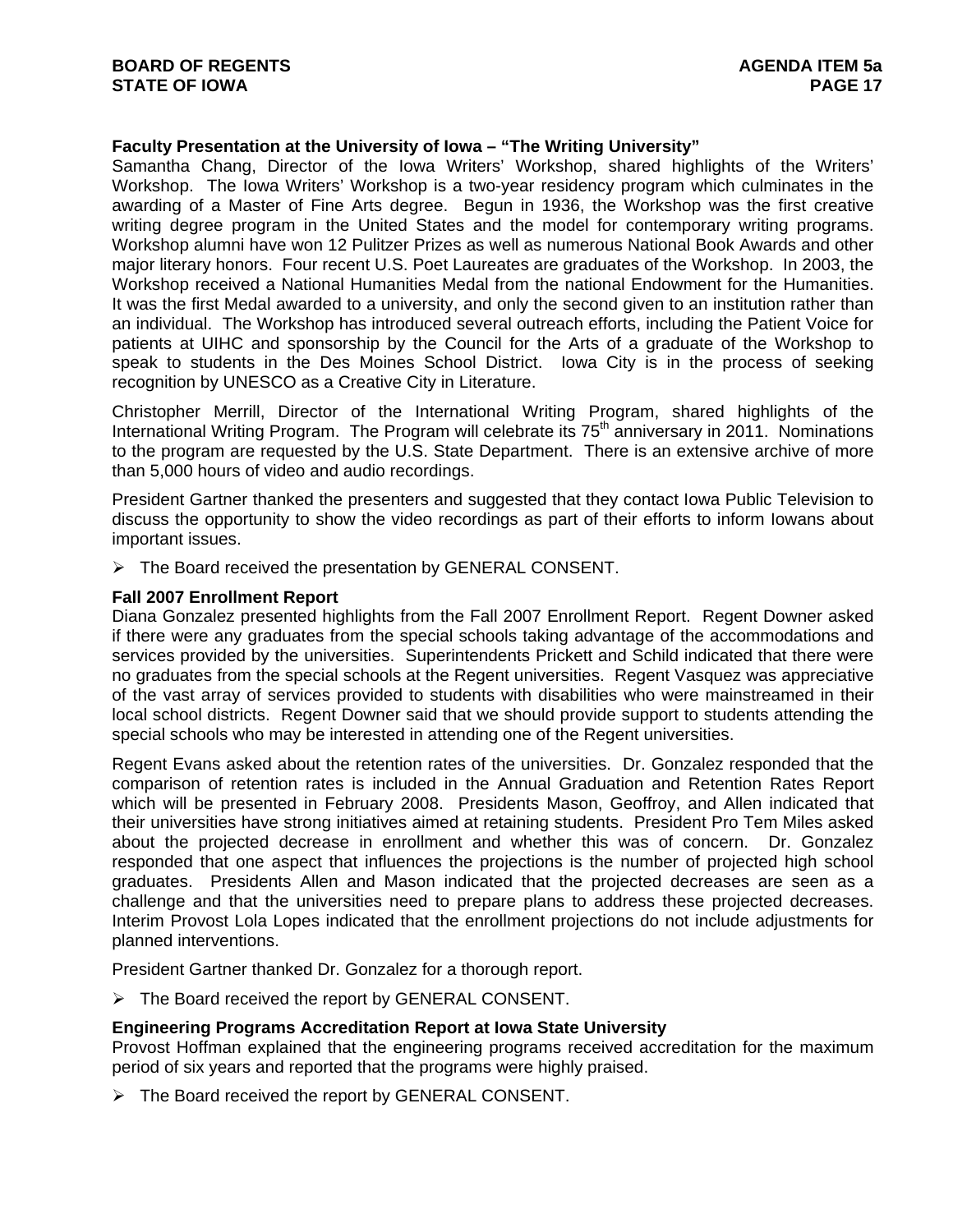# **University of Iowa Hospitals and Clinics (UIHC) Trustees**

Vice President for Medical Affairs and Carver College of Medicine (CCOM) Dean Jean Robillard provided brief opening comments. He reported on the outcome of the recent inspection by the Iowa Department of Inspections and Appeals. He added that, after the initial visit, the recommendations were reviewed. UIHC was revisited in October and it was determined that UIHC was in compliance and its "deemed status" was restored.

President Gartner asked if this came about as a result of a patient complaint. Vice President Robillard clarified that the inspection was a result of a patient who was discharged from the emergency department in early June.

Dr. Paul Rothman, Professor and Head of the Department of Internal Medicine, provided the physician's report and discussed the care, education, and research taking place in the Department of Internal Medicine. President Gartner asked Dr. Rothman why he left Columbia University for the University of Iowa. Dr. Rothman responded that heading the Department of Internal Medicine at the University of Iowa is a rare opportunity.

Mr. Ken Fisher, Associate Vice President for Finance and Chief Financial Officer of UIHC, provided the financial update. Mr. Fisher indicated that patient volumes were quite strong, but the operating cash flow margin was about \$5 million below budget and reported that the primary reason was one less work day in the quarter. He said that the budget is planned based on historical trends in acuity and types of patients. He stated that the case mix index has been running about 1.68 for the last four quarters; for the first quarter of this year, it was 1.62. He added that reimbursement is based on a case rate tied to the acuity of the patient.

Regent Evans asked if the case mix has gone back up. Mr. Fisher said that the model used to predict the mix changed in October and that he believes it will get higher. He said that one particular group of patients that used vents dropped by 21 and that those are the most acute patients.

Regent Vasquez asked if those patients were treated elsewhere. Mr. Fisher answered that these are patients that would not be treated somewhere else. Vice President Robillard indicated that if there are fewer traumas cases there will be fewer patients who use vents.

President Gartner asked how long a patient who needs a vent will be in the hospital. Mr. Fisher indicated that it is typically 18 to 20 days.

Mr. Fisher reviewed the combined financial statement of UIHC and CCOM. He noted that CCOM is on a cash accounting basis, UIHC is on an accrual accounting basis, and the physician practice plan is moving to an accrual basis. He said that capital is treated differently in cash and accrual systems and that the other thing being dealt with is "inter-company" transactions between CCOM and UIHC now that they are on the same financial statement.

President Gartner asked about the financial disagreement between the practice plan and UIHC and when it will be decided. Mr. Fisher indicated that there has not been a resolution yet, it has no impact in the overall numbers shown on the combined financial statement, and it should be resolved within the next six months.

President Gartner asked if IowaCare is the only state appropriation UIHC receives. Mr. Fisher said that IowaCare and the special purpose appropriation for the Psychiatric Hospital are the only state appropriations UIHC receives.

When asked by Regent Vasquez about reimbursement for prisoner care, Mr. Fisher replied that they provide the care but are not reimbursed. Vice President Robillard indicated that prisoner care costs about \$6.5 million annually.

President Gartner asked what the rule of thumb is for the ratio of current assets to current liabilities. Mr. Fisher indicated 2.5 to 1 is a good ratio according to the rating agencies.

Ms. Donna Katen-Bahensky, Senior Associate Vice President for Medical Affairs and Chief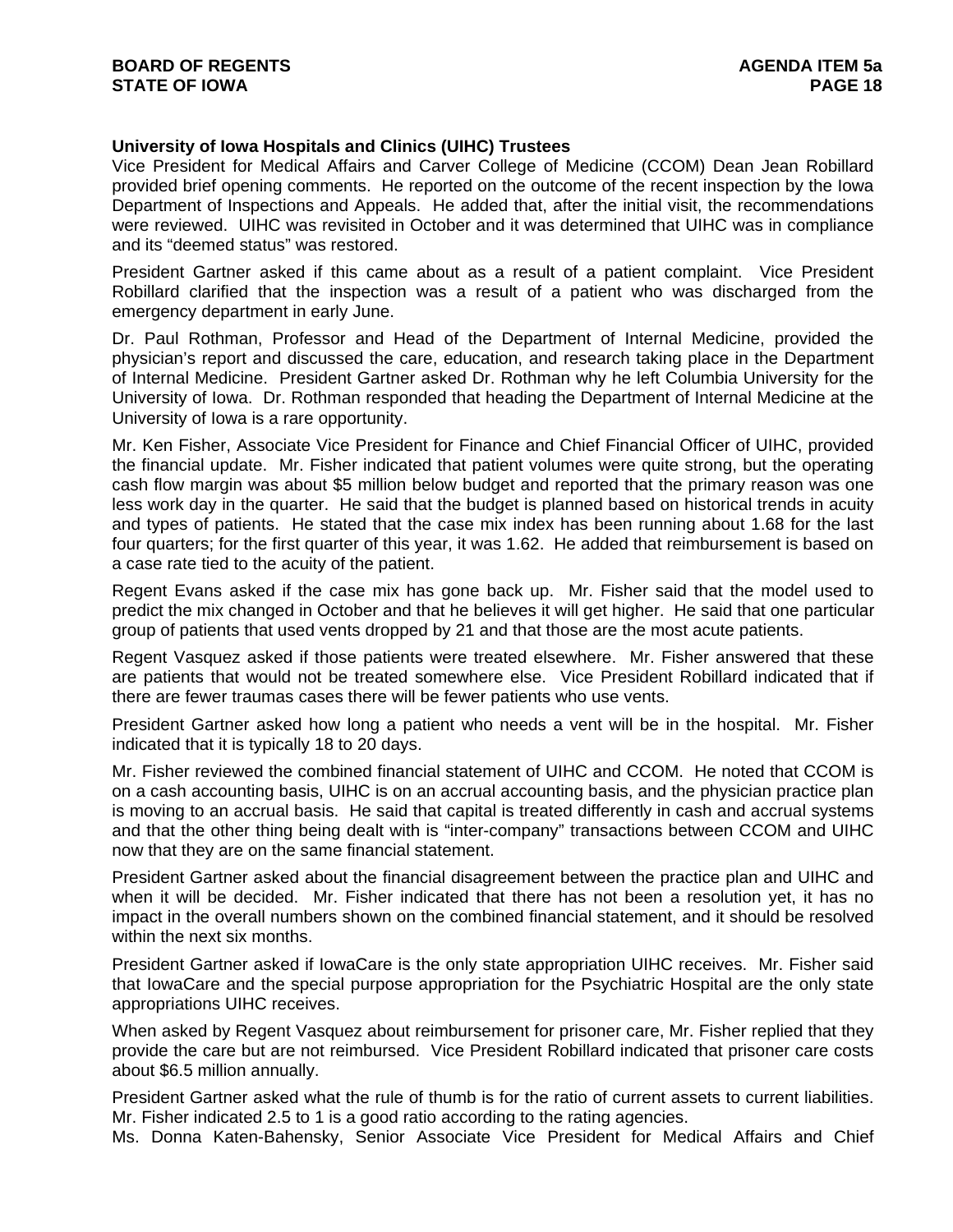# **BOARD OF REGENTS AGENER AGENERAL LIGHT AGENERAL LIGHT AGENERAL LIGHT AGENERAL LIGHT AGENERAL LIGHT AGENERAL LIG STATE OF IOWA PAGE 19**

Executive Officer of UIHC, provided the activity and volume review. She reported that admissions were down because UIHC did not have a full complement of doctors during the first quarter and length of stay is not where it should be yet.

Regent Evans asked for the estimated margin at the end of the year. Mr. Fisher indicated that the estimated cash flow margin is 11.5%.

Vice President Robillard provided an update on IowaCare and reported that the Iowa Department of Human Services estimates that there will be a \$15.7 million shortfall in the appropriation for UIHC to provide care to IowaCare patients.

President Pro Tem Miles asked why enrollment and visits have increased. Mr. Stacey Cyphert, Assistant Vice President for Health Policy, indicated that the premium for participants in the program was waived for those whose income is below 100% of the federal poverty level.

President Pro Tem Miles asked what the cutoff was before. Mr. Cyphert indicated that it was 10% of the federal poverty level.

President Pro Tem Miles asked if the projection is for the rest of the year or if more funding will be needed. He also asked how much additional enrollment growth is anticipated. Mr. Cyphert indicated it was for the year and that in-patient visits are expected to grow 25% and out-patient visits are expected to grow 30%.

President Gartner asked if the financial projections included the IowaCare shortfall. Mr. Fisher stated that the financials assume that the shortfall is funded. Mr. Cyphert indicated that, since this is an expanded Medicaid population, it only requires that 1/3 of the additional funding be provided by the state and that the other 2/3 will be federally funded as in regular Medicaid.

Regent Downer asked about the experience last fiscal year with providing pharmaceuticals and durable medical equipment to IowaCare patients. Mr. Cyphert stated that last year pharmaceuticals cost \$4.3 million and durable medical equipment cost \$450,000.

Vice President Robillard discussed the Health Care Senior Leadership Incentive Program. He said that it is a part of the overall integration and alignment of goals. He reported that he asked the Clark Consulting Group to look at incentives and overall executive compensation at peer academic health centers.

He said that the pool for incentives would be split: fifty percent would only be used if the UIHC operating cash flow margin is 11.6% in the current fiscal year and will be spread equally among those who participate; the remaining 50% will be provided based on individual performance. He added that the overall pool would be 20% of base salaries for those participating and that the following positions would be covered in the incentive program:

- Vice President for Medical Affairs and Dean of CCOM
- Senior Associate Vice President and UIHC CEO
- Executive Dean of CCOM
- Associate Vice President for UI Physicians
- Associate Vice President for Finance and UIHC CFO
- Associate Vice President for Information Systems
- Associate Vice President for Legal Affairs
- Associate Vice President for Marketing and Communications
- Associate Vice President for Human Resources
- UIHC Chief Nursing Officer
- Assistant Vice President for Operation Excellence and Quality, and Safety
- Assistant Vice President for Integrated Strategic Planning and Business Development
- Senior Advisor for Medical Center Integrated Planning
- ¾ The Board received the report by GENERAL CONSENT.